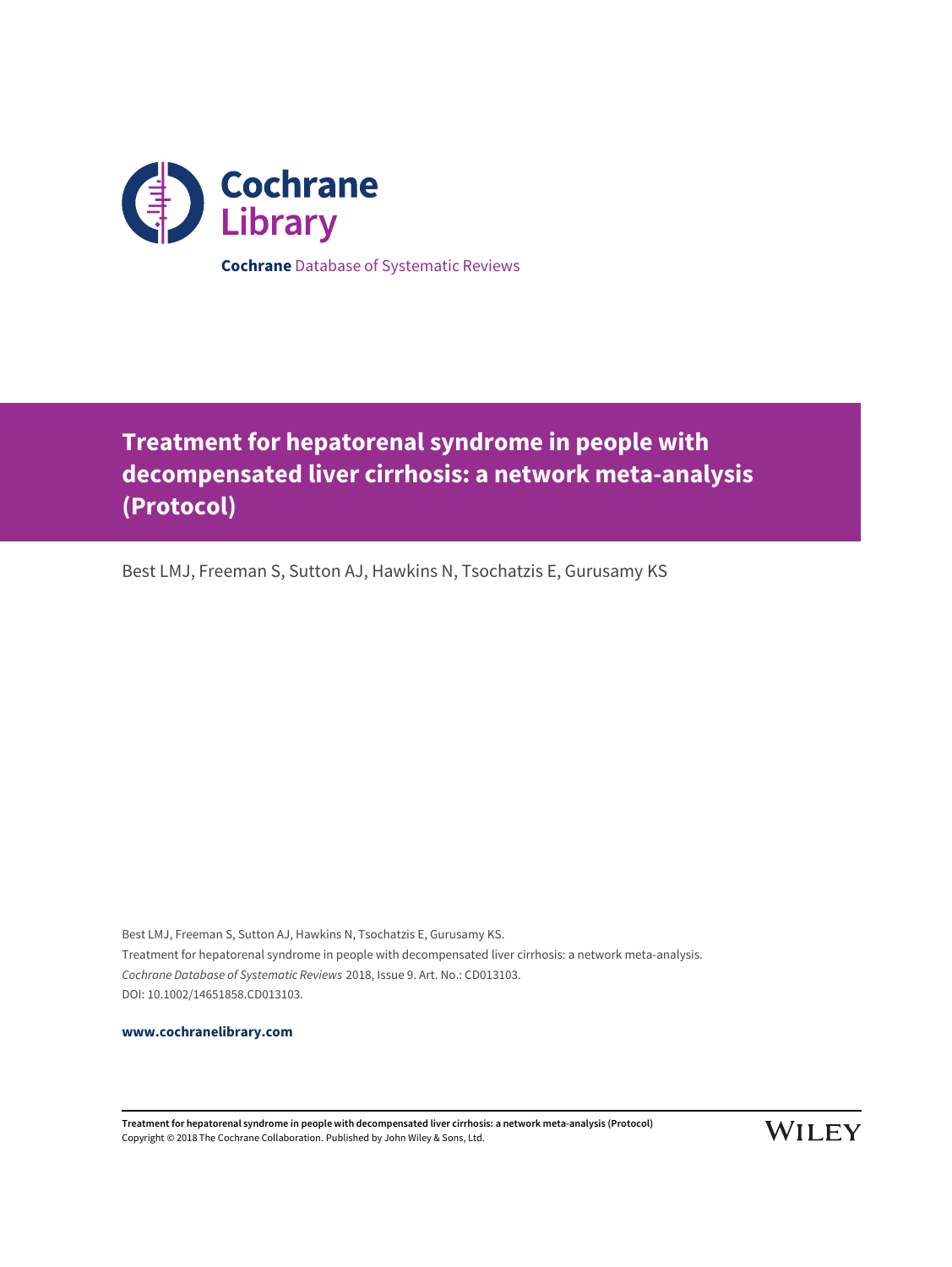# **TABLE OF CONTENTS**

|                                                     | $\overline{1}$          |
|-----------------------------------------------------|-------------------------|
|                                                     | $\overline{3}$          |
|                                                     | $\overline{\mathbf{3}}$ |
|                                                     | 9                       |
|                                                     | 10                      |
|                                                     | 13                      |
|                                                     | 13                      |
| CONTRIBUTIONS OF AUTHORS (CONTRIBUTIONS OF AUTHORS) | 15                      |
|                                                     | 15                      |
|                                                     | 16                      |

**Treatment for hepatorenal syndrome in people with decompensated liver cirrhosis: a network meta-analysis (Protocol) i Copyright © 2018 The Cochrane Collaboration. Published by John Wiley & Sons, Ltd.**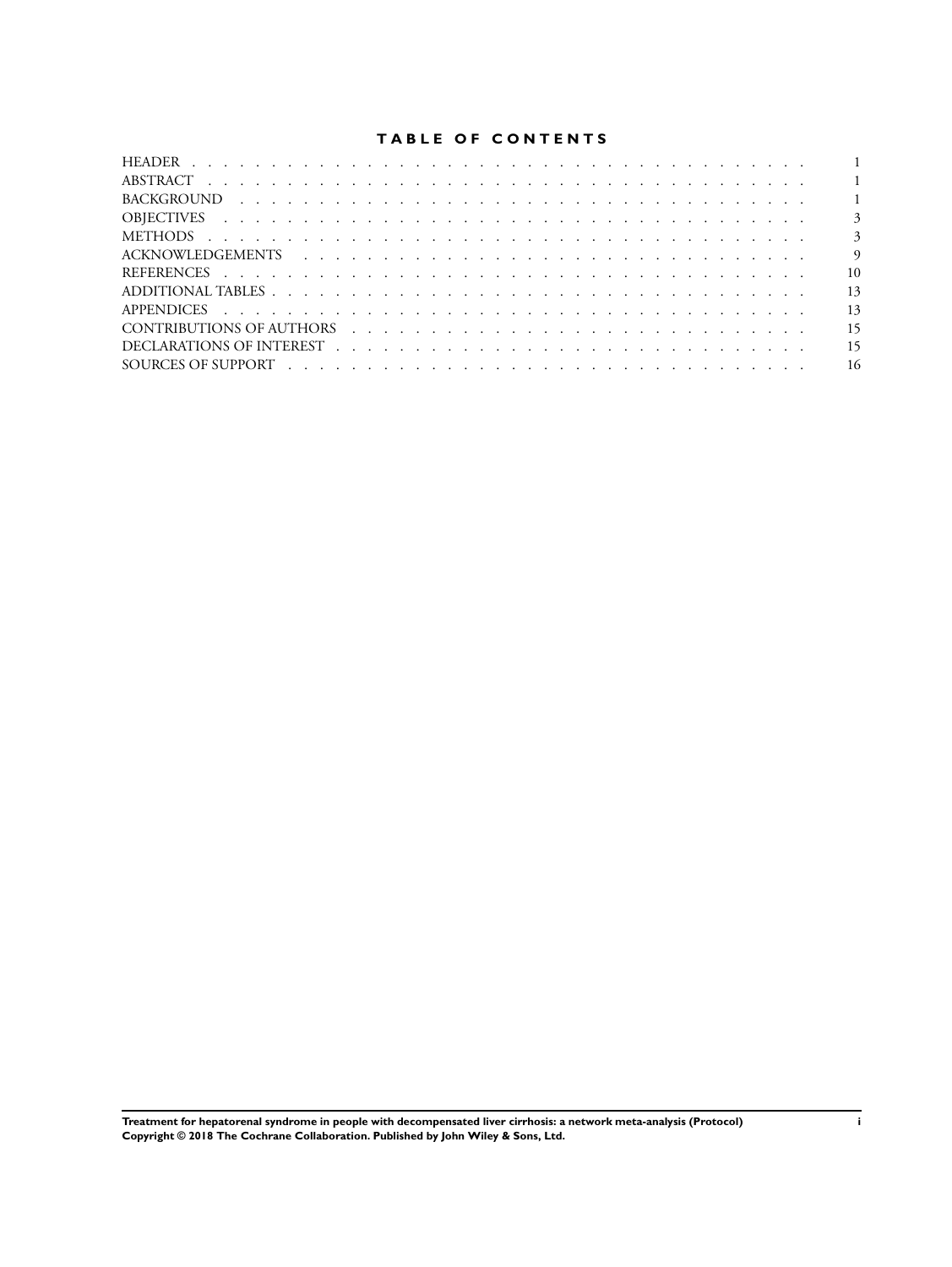<span id="page-2-0"></span>**[Intervention Protocol]**

# **Treatment for hepatorenal syndrome in people with decompensated liver cirrhosis: a network meta-analysis**

Lawrence MJ Best<sup>1</sup>, Suzanne Freeman<sup>2</sup>, Alex J Sutton<sup>3</sup>, Neil Hawkins<sup>4</sup>, Emmanuel Tsochatzis<sup>5</sup>, Kurinchi Selvan Gurusamy<sup>1</sup>

<sup>1</sup>Department of Surgery, Royal Free Campus, UCL Medical School, London, UK. <sup>2</sup>Department of Health Sciences, College of Life Sciences, Leicester, UK. <sup>3</sup>Department of Health Sciences, University of Leicester, Leicester, UK. <sup>4</sup>HEHTA, University of Glasgow, Glasgow, UK. <sup>5</sup>Sheila Sherlock Liver Centre, Royal Free Hospital and the UCL Institute of Liver and Digestive Health, London, UK

Contact address: Kurinchi Selvan Gurusamy, Department of Surgery, Royal Free Campus, UCL Medical School, Rowland Hill Street, London, NW32PF, UK. [k.gurusamy@ucl.ac.uk.](mailto:k.gurusamy@ucl.ac.uk)

**Editorial group:** Cochrane Hepato-Biliary Group. **Publication status and date:** New, published in Issue 9, 2018.

**Citation:** Best LMJ, Freeman S, Sutton AJ, Hawkins N, Tsochatzis E, Gurusamy KS. Treatment for hepatorenal syndrome in people with decompensated liver cirrhosis: a network meta-analysis. *Cochrane Database of Systematic Reviews* 2018, Issue 9. Art. No.: CD013103. DOI: 10.1002/14651858.CD013103.

Copyright © 2018 The Cochrane Collaboration. Published by John Wiley & Sons, Ltd.

## **A B S T R A C T**

This is a protocol for a Cochrane Review (Intervention). The objectives are as follows:

To compare the benefits and harms of different treatments of hepatorenal syndrome in people with decompensated liver cirrhosis.

# **B A C K G R O U N D**

## **Description of the condition**

#### **Liver cirrhosis**

The liver is a complex organ with multiple functions including carbohydrate metabolism, fat metabolism, protein metabolism, drug metabolism, synthetic functions, storage functions, digestive functions, excretory functions, and immunological functions [\(Read 1972\)](#page-11-0). Liver cirrhosis is a liver disease in which the normal microcirculation, the gross vascular anatomy, and the hepatic architecture have been variably destroyed and altered with fibrous septa surrounding regenerated or regenerating parenchymal nodules ([Tsochatzis 2014;](#page-11-0) [NCBI 2018](#page-11-0)). The major causes of liver cirrhosis include excessive alcohol consumption, viral hepatitis,

non-alcohol related fatty liver disease, autoimmune liver disease, and metabolic liver disease ([Williams 2014](#page-11-0); [Ratib 2015](#page-11-0); [Setiawan](#page-11-0) [2016](#page-11-0)). The global prevalence of liver cirrhosis is difficult to estimate as most estimates correspond to chronic liver disease (which includes liver fibrosis and liver cirrhosis). In studies from the USA, the prevalence of chronic liver disease varies between 0.3% to 2.1% [\(Scaglione 2015](#page-11-0); [Setiawan 2016\)](#page-11-0); in the UK, the prevalence was 0.1% in one study ([Fleming 2008](#page-11-0)). In 2010, liver cirrhosis was responsible for an estimated 2% of all global deaths, equivalent to 1 million deaths ([Mokdad 2014\)](#page-11-0). There is an increasing trend of cirrhosis-related deaths in some countries like the UK, while there is a decreasing trend in other countries like France ([Mokdad 2014;](#page-11-0) [Williams 2014\)](#page-11-0). The major cause of complications and deaths in people with liver cirrhosis is due to the development of clinically significant portal hypertension (hepatic venous pressure gradient at least 10 mmHg) [\(de Franchis 2015\)](#page-11-0). Some of the clinical features of decompensation include jaundice, coagulopathy, ascites,

**Treatment for hepatorenal syndrome in people with decompensated liver cirrhosis: a network meta-analysis (Protocol) 1 Copyright © 2018 The Cochrane Collaboration. Published by John Wiley & Sons, Ltd.**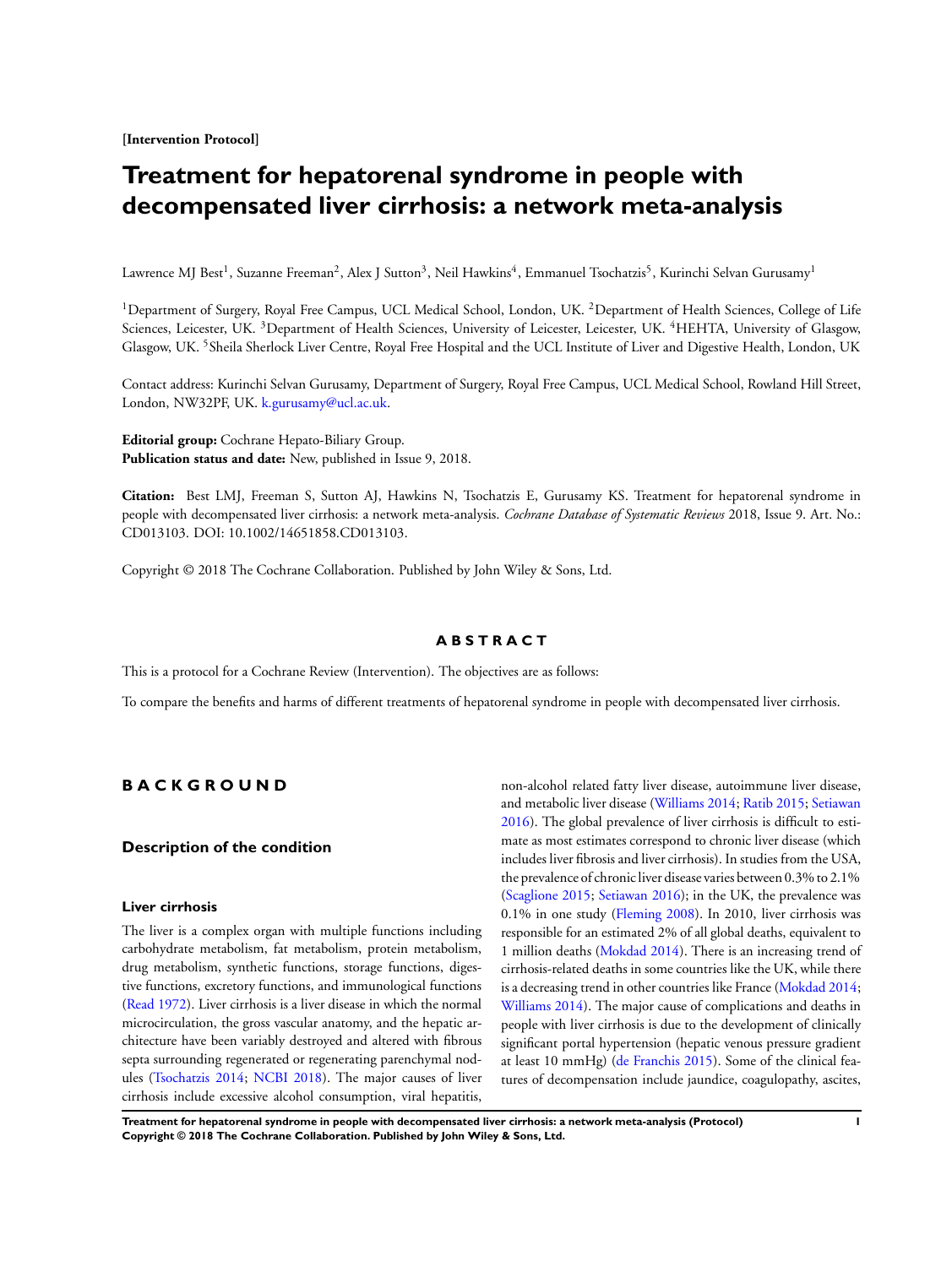variceal bleeding, hepatic encephalopathy, and renal failure [\(de](#page-11-0) [Franchis 2015](#page-11-0); [McPherson 2016;](#page-11-0) [EASL 2018](#page-11-0)). Decompensated cirrhosis is the most common indication for liver transplantation [\(Merion 2010](#page-11-0); [Adam 2012\)](#page-11-0).

## **Hepatorenal syndrome**

Hepatorenal syndrome is renal failure in people with cirrhosis in the absence of other causes of renal failure such as nephrotoxic drugs and underlying renal pathology [\(Angeli 2015\)](#page-11-0). The current criteria for the diagnosis of hepatorenal syndrome are provided in [Table 1](#page-14-0) ([Angeli 2015\)](#page-11-0). Hepatorenal syndrome can be classified into type I and type II hepatorenal syndrome. Type I hepatorenal syndrome has a rapidly progressive reduction in renal function, while type II hepatorenal syndrome does not follow a rapidly progressive course ([Arroyo 1996\)](#page-11-0). Type I hepatorenal syndrome is associated with acute kidney injury, while type II hepatorenal syndrome is associated with chronic kidney disease [\(Wong 2011](#page-11-0)). However, the most recent diagnostic criteria of hepatorenal syndrome include acute kidney injury [\(Angeli 2015](#page-11-0)), that is most individuals classified as having hepatorenal syndrome per the current definition will fall under the type I hepatorenal syndrome of past definitions. Approximately 10% of patients hospitalised for other complications of cirrhosis develop hepatorenal syndrome [\(Dong 2016](#page-11-0)). Approximately 30% to 60% of people hospitalised for hepatorenal syndrome die within a year [\(Israelsen 2017\)](#page-11-0). The annual direct medical costs of treatment of hepatorenal syndrome range between approximately USD 3 billion (3,000 million) and USD 3.8 billion (3,800 million) ([Rice 2017](#page-11-0)).

#### **Pathophysiology of hepatorenal syndrome**

Portal hypertension causes arterial vasodilatation of the splanchnic circulation (dilation of the blood vessels supplying the digestive organs in the abdomen such as liver, pancreas, and intestines) [\(Gines](#page-11-0) [2009](#page-11-0)). This decreases the intravascular volume. In the early stages of portal hypertension, the body maintains arterial blood pressure by increasing the cardiac output; however, in later stages of portal hypertension, the increase in cardiac output is not sufficient to ensure sufficient blood supply to vital organs, and the body maintains arterial blood pressure by the activation of vasoconstrictor mechanisms [\(Gines 2009](#page-11-0)). These vasoconstrictor mechanisms include the renin-angiotensin system, the sympathetic nervous system, and non-osmotic hypersecretion of antidiuretic hormone [\(Gines 2009](#page-11-0)), and lead to decreased blood flow to the kidneys by renal arterial vasoconstriction, and eventually to renal failure [\(Gines 2009](#page-11-0)).

# **Description of the intervention**

Development of hepatorenal syndrome is considered one of the manifestations of end-stage liver disease, which is one of the indications for liver transplantation ([EASL 2016](#page-11-0)). Liver transplantation is considered the definitive treatment for hepatorenal syndrome in people who can undergo liver transplantation [\(Gines](#page-11-0) [2009](#page-11-0); [Acevedo 2017;](#page-11-0) [EASL 2018](#page-11-0)). Supportive measures like treatment of the precipitating cause of renal failure, such as infections or gastrointestinal bleeding and fluid overload, should be provided to people during waiting time for liver transplantation and to people who cannot undergo liver transplantation due to contraindications (e.g. metastatic liver disease) [\(Gines 2009;](#page-11-0) [EASL](#page-11-0) [2016](#page-11-0)). In addition, treatment of hepatorenal syndrome in the form of systemic vasoconstrictor drugs such as vasopressin analogues or noradrenaline, as well as renal vasodilator drugs such as dopamine, albumin, transjugular intrahepatic portosystemic shunt (TIPS), liver support with molecular adsorbent recirculating system (MARS), and renal replacement therapy in the form of haemodialysis or haemofiltration have been used while waiting for liver transplantation or in people in whom transplantation cannot be performed [\(Gines 2009](#page-11-0); [Hinojosa-Azaola 2014](#page-11-0); [Acevedo](#page-11-0) [2017](#page-11-0); [Allegretti 2017;](#page-11-0) [EASL 2018\)](#page-11-0).

# **How the intervention might work**

Systemic vasoconstrictor drugs decrease the systemic vasodilation, which is one of the mechanisms of developing hepatorenal syndrome. Renal vasodilator drugs decrease the renal vasoconstriction, which is one of the mechanisms of developing hepatorenal syndrome. Decreased intravascular volume is one of the mechanisms of developing hepatorenal syndrome; albumin may increase the intravascular oncotic pressure and prevent third-space loss, resulting in maintenance of the intravascular volume ([Caironi](#page-11-0) [2009](#page-11-0)). Transjugular intrahepatic portosystemic shunt results in a reduction of portal hypertension, which is one of the mechanisms of developing hepatorenal syndrome. Liver support with MARS and renal replacement therapy can be considered as bridging measures to prevent further deterioration of patients until the time of liver transplantation, or recovery from the precipitating factors (e.g. infections or gastrointestinal bleeding).

## **Why it is important to do this review**

It is important to provide optimal treatment to people with hepatorenal syndrome to improve their clinical outcomes while waiting for liver transplantation or potentially prevent the need for transplantation, or both. This is particularly important given the shortage of donor organs. Several different treatments are available; however, their relative efficacy and optimal combination are not known. There have been two Cochrane Reviews on hepatorenal syndrome treatment ([Allegretti 2017;](#page-11-0) [Israelsen 2017](#page-11-0)); however, there have been no previous network meta-analyses on the topic. Network meta-analysis allows for a combination of direct and indirect evidence and the ranking of different interventions

**Treatment for hepatorenal syndrome in people with decompensated liver cirrhosis: a network meta-analysis (Protocol) 2 Copyright © 2018 The Cochrane Collaboration. Published by John Wiley & Sons, Ltd.**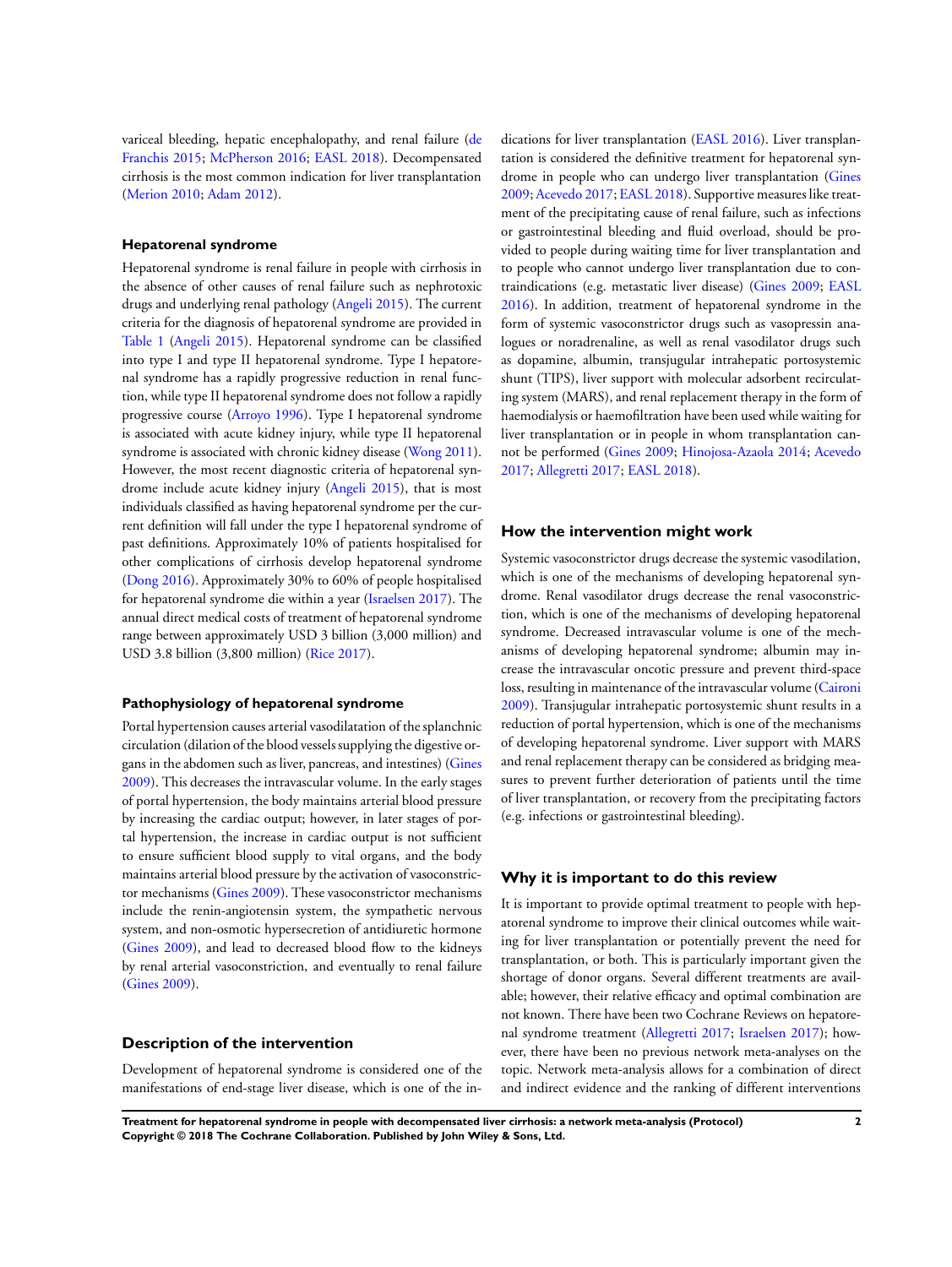for different outcomes [\(Salanti 2011](#page-11-0); [Salanti 2012](#page-11-0)). With this systematic review and network meta-analysis, we aim to provide the best level of evidence for the benefits and harms of different treatments for hepatorenal syndrome in people with decompensated liver cirrhosis. If it is not possible to perform this review with network meta-analysis methods, we will instead use standard Cochrane methods to perform head-to-head comparison metaanalysis whenever possible. We will also present results from direct comparisons whenever possible, even if we perform the network meta-analysis.

# **O B J E C T I V E S**

To compare the benefits and harms of different treatments of hepatorenal syndrome in people with decompensated liver cirrhosis.

# **M E T H O D S**

# **Criteria for considering studies for this review**

#### **Types of studies**

We will only consider randomised clinical trials for this network meta-analysis irrespective of language, publication status, or date of publication. We will exclude studies of other designs due to the risk of bias in such studies. Inclusion of indirect observational evidence could weaken our network meta-analysis, but this could also be viewed as a strength for assessing rare adverse events. It is well established that exclusion of non-randomised studies increases the focus on potential benefits and reduces the focus on the risks of serious adverse events and those of any adverse events. However, due to the exponentially increased amount of work required for non-randomised studies, we will register and perform a new systematic review and meta-analysis of non-randomised studies for adverse events if there is uncertainty in the balance of benefits and harms of effective treatment(s).

# **Types of participants**

We will include randomised clinical trials with adult trial participants undergoing treatment for hepatorenal syndrome with decompensated liver cirrhosis. We will exclude randomised clinical trials in which participants had previously undergone liver transplantation.

#### **Types of interventions**

We will include any of the following interventions for comparison with one another, either alone or in combination.

- Noradrenaline (systemic vasoconstrictor)
- Terlipressin (systemic vasoconstrictor)
- Midodrine (systemic vasoconstrictor)
- Dopamine (renal vasodilator)
- Prostaglandins (renal vasodilator)
- Albumin (maintain intravascular volume)
- TIPS procedure (decrease portal hypertension)
- Other forms of portosystemic shunt (decrease portal hypertension)
	- Haemodialysis (renal replacement therapy)
	- Haemofiltration (renal replacement therapy)
	- MARS (liver support)
	- No active intervention (no intervention or placebo)

The above list is not exhaustive. If we identify treatments of which we were unaware, we will consider eligibility of the treatments for inclusion in the network if they are used primarily for treatment of hepatorenal syndrome. We will report the findings for these interventions in the 'Results' and 'Discussion' sections of the review. We will evaluate the plausibility of transitivity assumption by looking at the inclusion and exclusion criteria in the studies. Transitivity assumption is the assumption that participants included in the different trials with different treatments for hepatorenal syndrome can be considered to be a part of a multi-arm randomised clinical trial and could potentially have been randomised to any of the interventions ([Salanti 2012\)](#page-11-0). In other words, any participant that meets the inclusion criteria is, in principle, equally likely to be randomised to any of the above eligible interventions. This necessitates that information on potential effect-modifiers such as type of hepatorenal syndrome (type I or type II) and the co-interventions (use of prophylactic antibiotics) are the same across trials.

#### **Types of outcome measures**

#### **Primary outcomes**

• All-cause mortality at maximal follow-up (time to death).

• Health-related quality of life using a validated scale such as the EQ-5D or 36-Item Short Form Health Survey (SF-36) at maximal follow-up [\(EuroQol 2018](#page-11-0); [Optum 2018](#page-11-0)).

• Serious adverse events (during or within six months after cessation of intervention). We define a serious adverse event as any event that would increase mortality; is life-threatening; requires hospitalisation; results in persistent or significant disability; is a congenital anomaly/birth defect; or any important medical event that might jeopardise the person or require intervention to prevent it ([ICH-GCP 1997\)](#page-11-0). However, we will use the definitions used by the study authors for serious adverse events.

**Treatment for hepatorenal syndrome in people with decompensated liver cirrhosis: a network meta-analysis (Protocol) 3 Copyright © 2018 The Cochrane Collaboration. Published by John Wiley & Sons, Ltd.**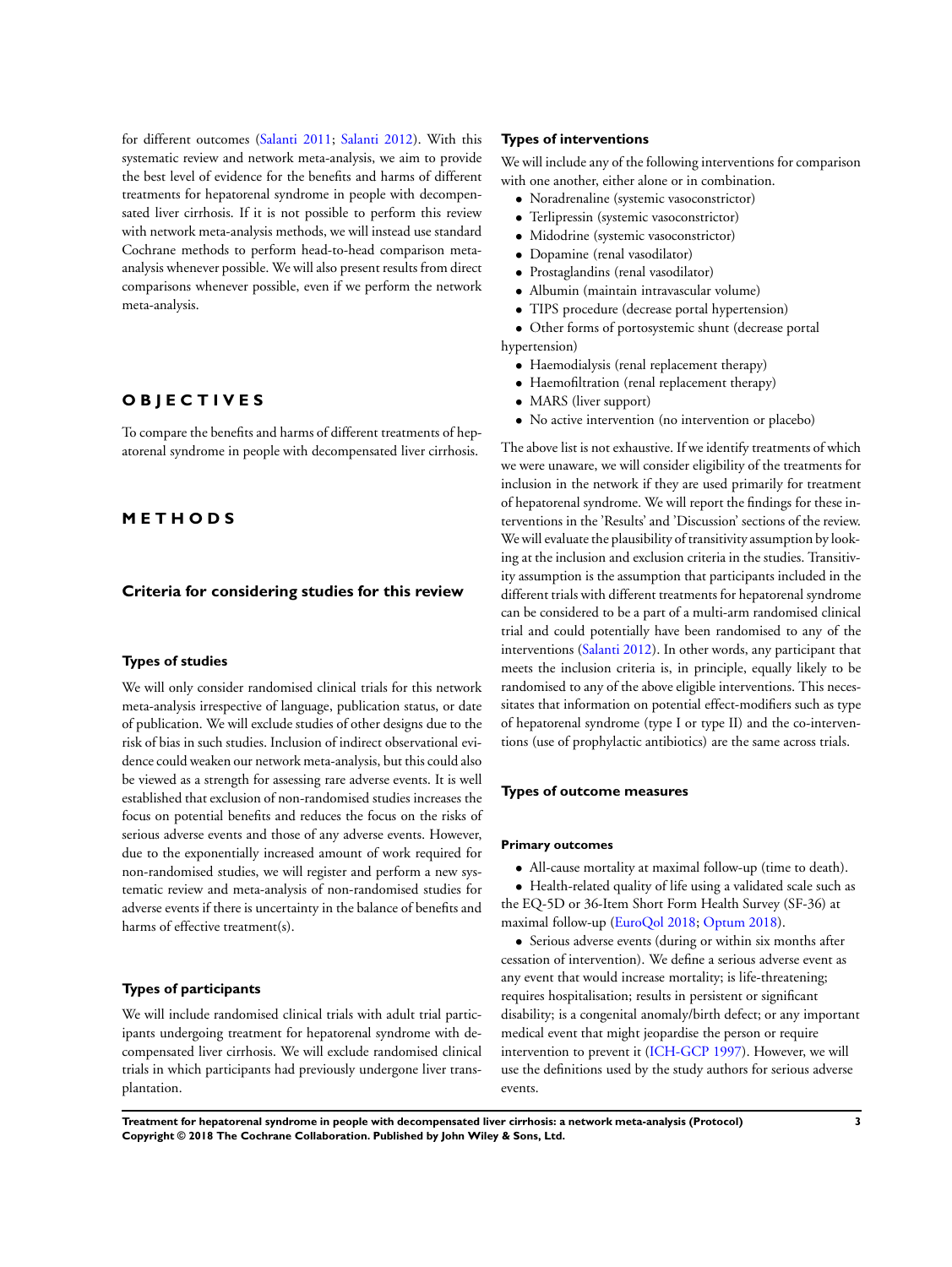◦ Proportion of people with one or more serious adverse events.

◦ Number of serious adverse events per participant.

#### **Secondary outcomes**

• Any adverse events (during or within six months after cessation of intervention). We define an adverse event as any untoward medical occurrence not necessarily having a causal relationship with the intervention but resulting in a dose reduction or discontinuation of intervention (any time after commencement of intervention) [\(ICH-GCP 1997\)](#page-11-0). However, we will use the definition used by the study authors for adverse events.

- Proportion of people with one or more adverse events.
- Number of any adverse events per participant.
- Time to liver transplantation (maximal follow-up).

• Time to recovery from hepatorenal syndrome (maximal follow-up).

◦ Symptomatic recovery.

◦ Recovery as per definitions used for hepatorenal syndrome.

• Time to other features of decompensation (maximal followup).

#### **Exploratory outcomes**

• Length of hospital stay (all hospital admissions until maximal follow-up).

• Number of days of lost work (in people who work) (maximal follow-up).

• Treatment costs (including the cost of the treatment and any resulting complications).

We have chosen outcomes based on their importance to patients in a survey related to research priorities for people with liver diseases ([Gurusamy 2018\)](#page-11-0); on feedback of the patient and public representative of this project; and on an online survey about the outcomes promoted through Cochrane Consumer Network.

# **Search methods for identification of studies**

#### **Electronic searches**

We will search the Cochrane Central Register of Controlled Trials (CENTRAL) in the Cochrane Library, MEDLINE Ovid, Embase Ovid, and Science Citation Index Expanded (Web of Science) from inception to date of search for randomised clinical trials comparing two or more of the above interventions, applying no language restrictions [\(Royle 2003\)](#page-11-0). We will search for all possible comparisons formed by the interventions of interest. To identify further ongoing or completed trials, we will also search the US National Institutes of Health Ongoing Trials Register Clinical-Trials.gov ([clinicaltrials.gov\)](https://clinicaltrials.gov/) and the World Health Organization International Clinical Trials Registry Platform ( WHO ICTRP) ( [apps.who.int/trialsearch/\)](http://apps.who.int/trialsearch/), which searches various trial registers, including ISRCTN and ClinicalTrials.gov. We will also search the European Medicines Agency ( EMA) ( [www.ema.europa.eu/ema/](http://www.ema.europa.eu/ema/)) and US Food and Drug Administration ( FDA) ( [www.fda.gov](http://www.fda.gov)) registries for randomised clinical trials. The provisional search strategies are provided in [Appendix 1.](#page-15-0)

#### **Searching other resources**

We will search the references of the identified trials and the existing Cochrane Reviews on hepatorenal syndrome to identify additional trials for inclusion.

# **Data collection and analysis**

#### **Selection of studies**

Two review authors (KG and LB) will independently screen the titles and abstracts of studies identified by the search for potential inclusion in the review. We will seek full-text articles for any references identified by at least one of the review authors as potentially relevant and assess trials for inclusion based on the full-text articles. We will provide a list of excluded references and the reasons for their exclusion in the 'Characteristics of excluded studies' table. We will also list any ongoing trials identified primarily through the search of the clinical trial registers for further follow-up. Any discrepancies will be resolved through discussion.

#### **Data extraction and management**

Two review authors (KG and LB) will independently extract the data below in a pre-piloted Microsoft Excel-based data extraction form (after translation of non-English articles).

• Outcome data (for each outcome and for each intervention group whenever applicable):

- number of participants randomised;
- number of participants included for the analysis;
- number of participants with events for binary

outcomes, mean and standard deviation for continuous outcomes, number of events and the mean follow-up period for count outcomes, and number of participants with events and the mean follow-up period for time-to-event outcomes;

◦ natural logarithm of hazard ratio and its standard error if this was reported rather than the number of participants with events and the mean follow-up period for time-to-event outcomes;

◦ definition of outcomes or scale used if appropriate.

**Treatment for hepatorenal syndrome in people with decompensated liver cirrhosis: a network meta-analysis (Protocol) 4 Copyright © 2018 The Cochrane Collaboration. Published by John Wiley & Sons, Ltd.**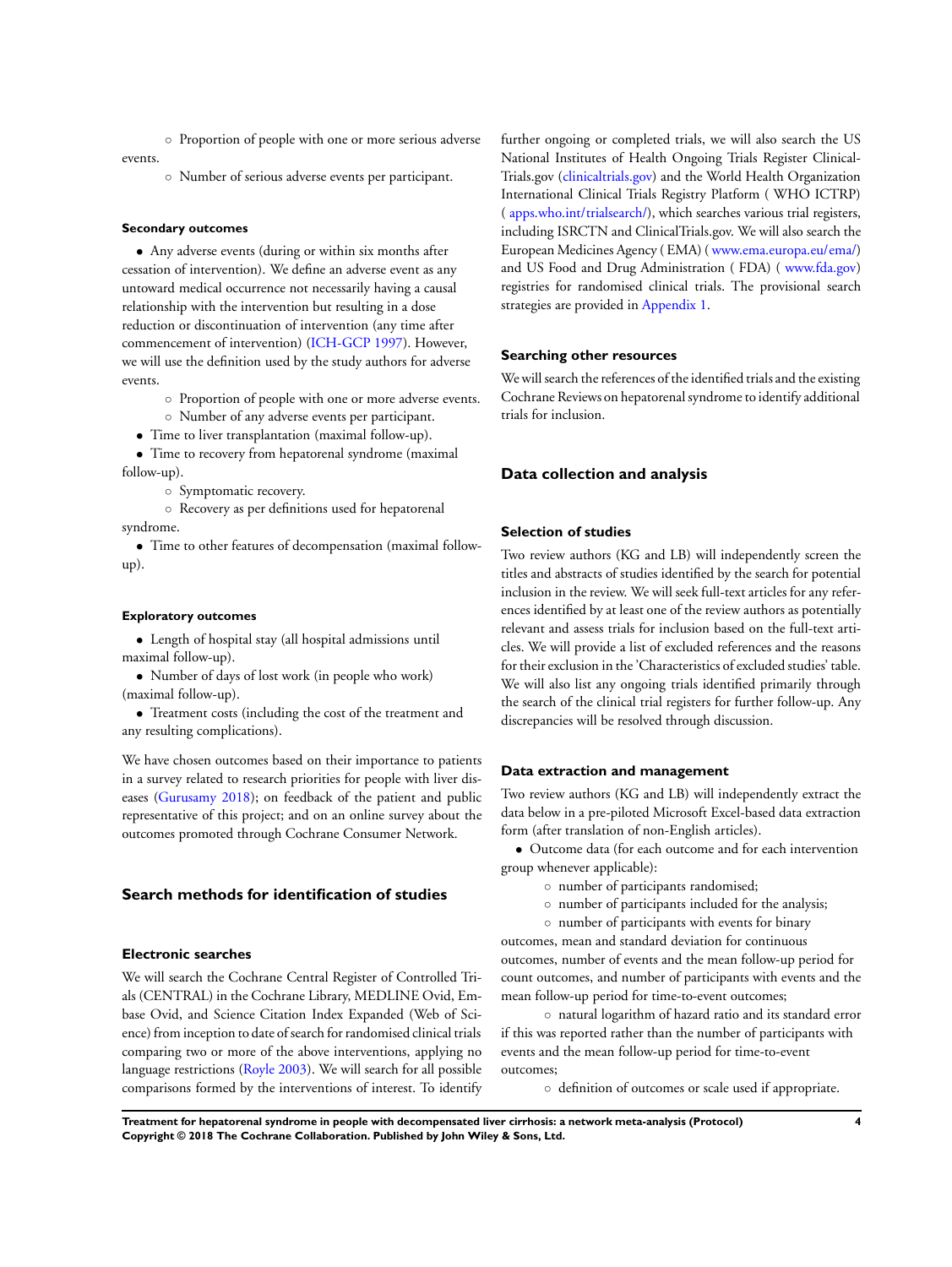• Data on potential effect modifiers:

◦ participant characteristics such as age, sex, definition and type of hepatorenal syndrome (type I or type II), the aetiology for cirrhosis, and the interval between diagnosis of hepatorenal syndrome and treatment;

◦ details of the intervention and control (including dose, frequency, and duration);

◦ length of follow-up;

◦ information related to 'Risk of bias' assessment (see [Assessment of risk of bias in included studies\)](#page-2-0).

- Other data:
	- year and language of publication;
	- country in which the participants were recruited;
	- year(s) in which the trial was conducted;
	- inclusion and exclusion criteria.

We will collect outcomes at maximum follow-up but also at shortterm (up to three months) and medium-term (more than three months to five years) if this is available.

We will contact the trial authors in the case of unclear or missing information. If there is any doubt as to whether trials shared the same participants, completely or partially (by identifying common authors and centres), we will attempt to contact the trial authors to clarify whether the trial report was duplicated. Any differences in opinion will be resolved through discussion.

# **Assessment of risk of bias in included studies**

We will follow the guidance in the *Cochrane Handbook for Systematic Reviews of Interventions* and that described in the Cochrane Hepato-Biliary Group Module to assess the risk of bias in included trials ([Higgins 2011](#page-11-0); [Gluud 2018\)](#page-11-0). Specifically, we will assess sources of bias as defined below ([Schulz 1995;](#page-11-0) [Moher 1998;](#page-11-0) [Kjaergard 2001;](#page-11-0) [Wood 2008](#page-11-0); [Savovi](#page-11-0)e [2012a](#page-11-0); Savovie [2012b;](#page-11-0) [Lundh 2017;](#page-11-0) [Savovi](#page-11-0)c [2018](#page-11-0)).

#### **Allocation sequence generation**

• Low risk of bias: the study authors performed sequence generation using computer random number generation or a random number table. Drawing lots, tossing a coin, shuffling cards, and throwing dice are adequate if performed by an independent person not otherwise involved in the study. In general, we will classify the risk of bias is low if the method used for allocation concealment suggested that it was extremely likely that the sequence was generated randomly (e.g. the use of an interactive voice response system).

• Unclear risk of bias: the study authors did not specify the method of sequence generation.

• High risk of bias: the sequence generation method was not random.

#### **Allocation concealment**

• Low risk of bias: the participant allocations could not have been foreseen in advance of, or during, enrolment. A central and independent randomisation unit controlled allocation. The investigators were unaware of the allocation sequence (e.g. if the allocation sequence was hidden in sequentially numbered, opaque, and sealed envelopes).

• Unclear risk of bias: the study authors did not describe the method used to conceal the allocation so that the intervention allocations may have been foreseen before, or during, enrolment.

• High risk of bias: it is likely that the investigators who assigned the participants knew the allocation sequence. We will exclude such quasi-randomised studies.

#### **Blinding of participants and personnel**

• Low risk of bias: any of the following: blinding of participants and key study personnel ensured, and it was unlikely that the blinding could have been broken; or rarely no blinding or incomplete blinding, but the review authors judged that the outcome was not likely to be influenced by lack of blinding.

• Unclear risk of bias: any of the following: insufficient information to permit judgement of 'low risk' or 'high risk'; or the trial did not address this outcome.

• High risk of bias: any of the following: no blinding or incomplete blinding, and the outcome was likely to be influenced by lack of blinding; or blinding of key study participants and personnel attempted, but likely that the blinding could have been broken, and the outcome was likely to be influenced by lack of blinding.

#### **Blinded outcome assessment**

• Low risk of bias: any of the following: blinding of outcome assessment ensured, and unlikely that the blinding could have been broken; or rarely no blinding of outcome assessment, but the review authors judged that the outcome measurement was not likely to be influenced by lack of blinding.

• Unclear risk of bias: any of the following: insufficient information to permit judgement of 'low risk' or 'high risk'; or the trial did not address this outcome.

• High risk of bias: any of the following: no blinding of outcome assessment, and the outcome measurement was likely to be influenced by lack of blinding; or blinding of outcome assessment, but likely that the blinding could have been broken, and the outcome measurement was likely to be influenced by lack of blinding.

#### **Incomplete outcome data**

• Low risk of bias: missing data were unlikely to make treatment effects depart from plausible values. The study used

**Treatment for hepatorenal syndrome in people with decompensated liver cirrhosis: a network meta-analysis (Protocol) 5 Copyright © 2018 The Cochrane Collaboration. Published by John Wiley & Sons, Ltd.**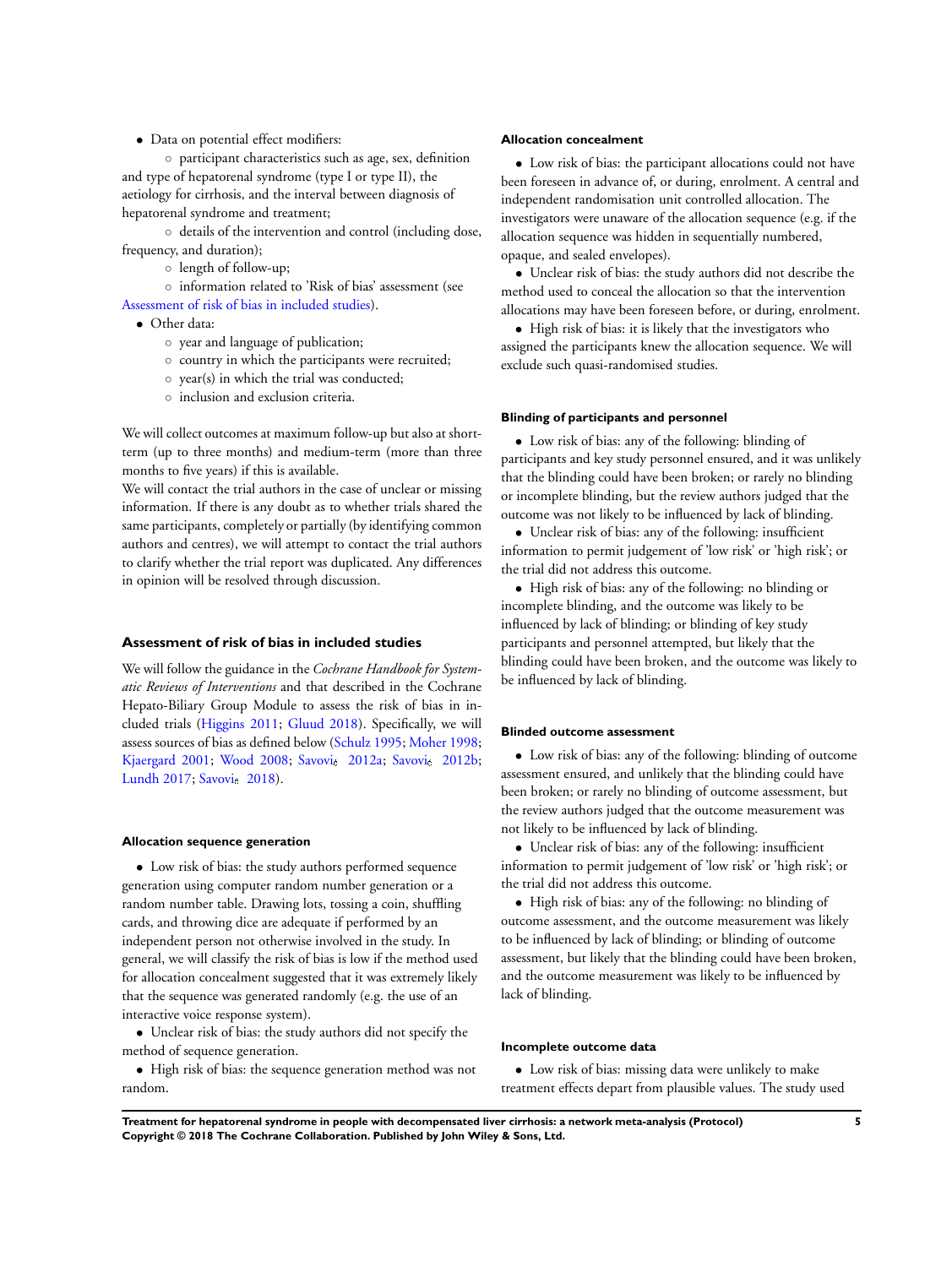sufficient methods, such as multiple imputation, to handle missing data.

• Unclear risk of bias: there was insufficient information to assess whether missing data in combination with the method used to handle missing data were likely to induce bias on the results.

• High risk of bias: the results were likely to be biased due to missing data.

#### **Selective outcome reporting**

• Low risk of bias: the trial reported the following predefined outcomes: at least one of the outcomes related to the main reason for treatment of people with hepatorenal syndrome, namely, mortality or resolution of hepatorenal syndrome along with adverse events. If the original trial protocol was available, the outcomes should have been those called for in that protocol. If the trial protocol was obtained from a trial registry (e.g. ClinicalTrials.gov), the outcomes sought should have been those enumerated in the original protocol if the trial protocol was registered before or at the time that the trial was begun. If the trial protocol was registered after the trial was begun, those outcomes will not be considered to be reliable.

• Unclear risk of bias: not all predefined, or clinically relevant and reasonably expected, outcomes were reported fully, or it was unclear whether data on these outcomes were recorded or not.

• High risk of bias: one or more predefined or clinically relevant and reasonably expected outcomes were not reported, despite the fact that data on these outcomes should have been available and even recorded.

#### **For-profit bias**

• Low risk of bias: the trial appeared to be free of industry sponsorship or other type of for-profit support that could manipulate the trial design, conductance, or results of the trial (industry-sponsored trials overestimate the efficacy by about 25%) ([Lundh 2017](#page-11-0)).

• Unclear risk of bias: the trial may or may not have been free of for-profit bias, as no information on clinical trial support or sponsorship was provided.

• High risk of bias: the trial was sponsored by industry or received another type of for-profit support.

#### **Other bias**

• Low risk of bias: the trial appeared to be free of other components that could put it at risk of bias (e.g. inappropriate control or dose or administration of control, baseline differences, early stopping).

• Unclear risk of bias: the trial may or may not have been free of other components that could put it at risk of bias.

• High risk of bias: there were other factors in the trial that could put it at risk of bias (e.g. baseline differences, early stopping).

We will consider a trial to be at low risk of bias if we assess the trial to be at low risk of bias across all listed 'Risk of bias' domains. Otherwise, we will consider trials to be at high risk of bias. At the outcome level, we will classify an outcome to be at low risk of bias if the allocation sequence generation; allocation concealment; blinding of participants, healthcare professionals, and outcome assessors; incomplete outcome data; and selective outcome reporting (at the outcome level) are at low risk of bias for objective and subjective outcomes ([Savovi](#page-11-0)c [2018\)](#page-11-0).

# **Measures of treatment effect**

#### Relative treatment effects

For dichotomous variables (e.g. the proportion of participants with serious adverse events or any adverse event), we will calculate the odds ratio (OR) with 95% credible interval (CrI) (or Bayesian confidence interval) [\(Severini 1993\)](#page-11-0). For continuous variables (e.g. health-related quality of life reported on the same scale), we will calculate the mean difference (MD) with 95% Crl. We will use standardised mean difference (SMD) values with 95% Crl for health-related quality of life if the included trials used different scales. For count outcomes (e.g. number of serious adverse events or number of any adverse event), we will calculate the rate ratio (RaR) with 95% Crl. For time-to-event data (e.g. all-cause mortality at maximal follow-up), we will calculate hazard ratio (HR) with 95% Crl.

Relative ranking

We will estimate the ranking probabilities for all interventions of being at each possible rank for each intervention. We will obtain the surface under the cumulative ranking curve (SUCRA) (cumulative probability), rankogram, and relative ranking table with CrI for the ranking probabilities ([Salanti 2011](#page-11-0); [Chaimani 2013\)](#page-11-0).

# **Unit of analysis issues**

The unit of analysis is the participant undergoing treatment for hepatorenal syndrome according to the intervention group to which the participant was randomly assigned.

#### **Cluster randomised clinical trials**

We will include cluster randomised clinical trials provided that the effect estimate adjusted for cluster correlation is available. If this is not available, we will include such trials if sufficient information to calculate the design effect is available from the trial because this will allow us to take clustering into account. We will also assess additional domains of risk of bias for cluster randomised trials according to guidance in the *Cochrane Handbook for Systematic Reviews of Interventions* ([Higgins 2011\)](#page-11-0).

**Treatment for hepatorenal syndrome in people with decompensated liver cirrhosis: a network meta-analysis (Protocol) 6 Copyright © 2018 The Cochrane Collaboration. Published by John Wiley & Sons, Ltd.**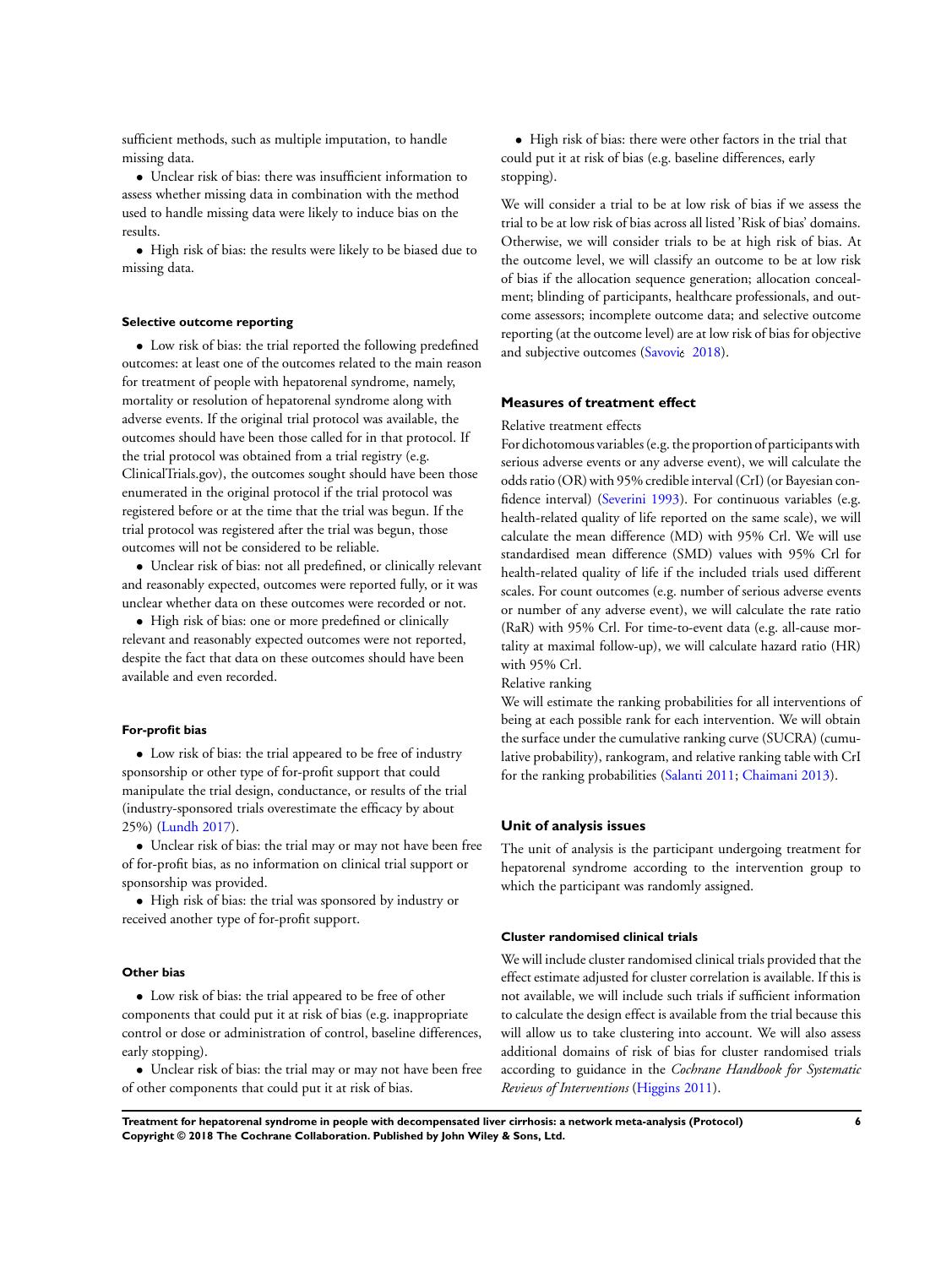# **Cross-over randomised clinical trials**

If we identify any cross-over randomised clinical trials, we will include the outcomes after the period of first intervention because the included treatments can have residual effects.

#### **Trials with multiple intervention groups**

We will collect data for all trial intervention groups that meet the inclusion criteria. The codes we will use for analysis will account for the correlation between the effect sizes from studies with more than two groups.

#### **Dealing with missing data**

We will perform an intention-to-treat analysis whenever possible [\(Newell 1992\)](#page-11-0); otherwise, we will use the data available to us. This may result in the use of 'per-protocol' analyses. Since these may be biased, particularly if the data are not missing at random (e.g. treatment was withdrawn due to adverse events, or duration of treatment was shortened due to lack of response and such participants were excluded from analysis), we will conduct bestworst-case scenario analysis (good outcome in intervention group and bad outcome in control group) and worst-best-case scenario analysis (bad outcome in intervention group and good outcome in control group) as sensitivity analyses whenever possible for dichotomous outcomes.

For continuous outcomes, we will impute the standard deviation from P values according to guidance in the *Cochrane Handbook for Systematic Reviews of Interventions* ([Higgins 2011\)](#page-11-0). If the data are likely to be normally distributed, we will use the median for meta-analysis when the mean is not available. If it is not possible to calculate the standard deviation from the P value or the confidence intervals, we will impute the standard deviation using the largest standard deviation in other trials for that outcome. This form of imputation can decrease the weight of the study for calculation of mean differences and may bias the effect estimate to no effect for calculation of standardised mean differences [\(Higgins 2011\)](#page-11-0).

# **Assessment of heterogeneity**

We will assess clinical and methodological heterogeneity by carefully examining the characteristics and design of included trials. We will assess the presence of clinical heterogeneity by comparing effect estimates (see [Subgroup analysis and investigation of](#page-2-0) [heterogeneity\)](#page-2-0) in trial reports of different drug dosages, different types of hepatorenal syndrome (type I and type II), different aetiologies for cirrhosis (e.g. alcohol-related liver disease, viral liver diseases, autoimmune liver disease), and based on the co-interventions (e.g. both groups receive prophylactic antibiotics to decrease the risk of subacute bacterial peritonitis). Different study designs and risk of bias can contribute to methodological heterogeneity. We will assess statistical heterogeneity by comparing the results of the fixed-effect model meta-analysis and the random-effects model

meta-analysis, between-study standard deviation (Tau $^2$  and comparing this with values reported in study of the distribution of between-study heterogeneity) ([Turner 2012](#page-11-0)), and by calculating I <sup>2</sup> using [Stata/SE 14.2](#page-11-0). If we identify substantial clinical, methodological, or statistical heterogeneity, we will explore the heterogeneity and address it in subgroup analysis (see [Subgroup analysis](#page-2-0) [and investigation of heterogeneity\)](#page-2-0).

# **Assessment of transitivity across treatment comparisons**

We will assess the transitivity assumption by comparing the distribution of the potential effect modifiers (clinical: type of hepatorenal syndrome (type I versus type II); methodological: risk of bias, year of randomisation, duration of follow-up) across the different pairwise comparisons.

#### **Assessment of reporting biases**

For the network meta-analysis, we will perform a comparisonadjusted funnel plot. If there is no meaningful way in which to rank these studies (i.e. there was no specific change in the risk of bias in the studies, sample size, or the control group used over time), we will judge the reporting bias by the completeness of the search ([Chaimani 2012](#page-11-0)).

# **Data synthesis**

#### **Methods for indirect and mixed comparisons**

We will conduct network meta-analyses to compare multiple interventions simultaneously for each of the primary and secondary outcomes. Network meta-analysis combines direct evidence within trials and indirect evidence across trials ([Mills 2012](#page-11-0)). We will obtain a network plot to ensure that the trials are connected by interventions using [Stata/SE 14.2](#page-11-0) [\(Chaimani 2013](#page-11-0)). We will exclude any trials that are not connected to the network from the network meta-analysis and report only the direct pairwise meta-analysis for such comparisons. We will summarise the population and methodological characteristics of the trials included in the network meta-analysis in a table based on pairwise comparisons. We will conduct a Bayesian network meta-analysis using the Markov chain Monte Carlo method in [OpenBUGS 3.2.3](#page-11-0) as per guidance from the National Institute for Health and Care Excellence (NICE) Decision Support Unit (DSU) documents [\(Dias](#page-11-0) [2016](#page-11-0)). We will model the treatment contrast (i.e. log odds ratio for binary outcomes, mean difference or standardised mean difference for continuous outcomes, log rate ratio for count outcomes, and log hazard ratio for time-to-event outcomes) for any two interventions ('functional parameters') as a function of comparisons between each individual intervention and the reference group ('basic parameters') using appropriate likelihood functions and links ([Lu](#page-11-0)

**Treatment for hepatorenal syndrome in people with decompensated liver cirrhosis: a network meta-analysis (Protocol) 7 Copyright © 2018 The Cochrane Collaboration. Published by John Wiley & Sons, Ltd.**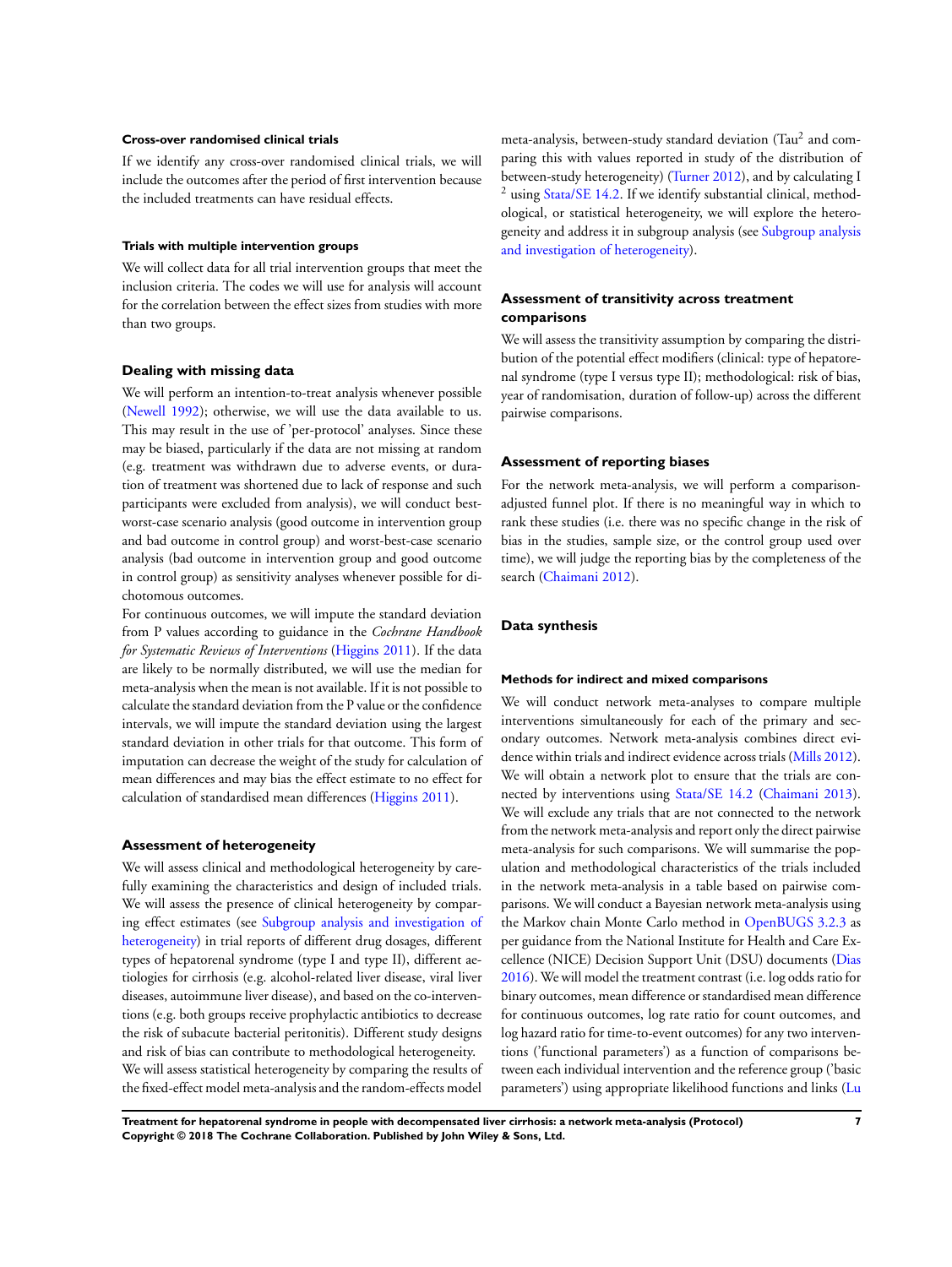[2006](#page-11-0)). We will use binomial likelihood and logit link for binary outcomes, Poisson likelihood and log link for count outcomes, binomial likelihood and complementary log-log link for time-toevent outcomes (a semiparametric model which excludes censored individuals from the denominator of 'at risk' individuals at the point when they are censored), and normal likelihood and identity link for continuous outcomes. We will use the 'no active intervention' as the reference group. We will perform a fixed-effect model and random-effects model for the network meta-analysis. We will report both models for comparison with the reference group in a forest plot. For each pairwise comparison in a table, we will report the fixed-effect model if the two models report similar results; otherwise, we will report the more conservative model.

We will use a hierarchical Bayesian model using three different initial values, employing codes provided by NICE DSU ([Dias 2016](#page-11-0)). We will use a normal distribution with large variance (10,000) for treatment effect priors (vague or flat priors). For the random-effects model, we will use a prior distributed uniformly (limits: 0 to 5) for between-trial standard deviation but will assume same between-trial standard deviation across treatment comparisons [\(Dias](#page-11-0) [2016](#page-11-0)). We will use a 'burn-in' of 10,000 simulations, check for convergence (of effect estimates and between-study heterogeneity) visually (i.e. whether the values in different chains mix very well by visualisation), and run the models for another 10,000 simulations to obtain effect estimates. If we do not obtain convergence, we will increase the number of simulations for the 'burn-in'. If we still do not obtain convergence, we will use alternate initial values and priors employing methods suggested by [van Valkenhoef 2012.](#page-11-0) We will estimate the probability that each intervention ranks at one of the possible positions using the NICE DSU codes ([Dias 2016](#page-11-0)).

#### **Assessment of inconsistency**

We will assess inconsistency (statistical evidence of the violation of transitivity assumption) by fitting both an inconsistency model and a consistency model. We will use inconsistency models employed in the NICE DSU manual, as we will use a common between-study standard deviation ([Dias 2014\)](#page-11-0). In addition, we will use design-by-treatment full interaction model and inconsistency factor (IF) plots to assess inconsistency ([Higgins 2012](#page-11-0); [Chaimani](#page-11-0) [2013](#page-11-0)). We will use [Stata/SE 14.2](#page-11-0) to create IF plots. In the presence of inconsistency, we will assess whether the inconsistency was due to clinical or methodological heterogeneity by performing separate analyses for each of the different subgroups mentioned in the [Subgroup analysis and investigation of heterogeneity](#page-2-0) section.

If there is evidence of inconsistency, we will identify areas in the network where substantial inconsistency might be present in terms of clinical and methodological diversities between trials and, when appropriate, limit network meta-analysis to a more compatible subset of trials.

We will perform the direct comparisons using the same codes and the same technical details.

# **Calculation of required information size and Trial Sequential Analysis**

For calculation of the required information size, see [Appendix 2.](#page-16-0) We will perform Trial Sequential Analysis for direct comparisons to control the risk of random errors when at least two trials are included for the comparison of other interventions versus no active intervention ('control') for the outcomes all-cause mortality at maximal follow-up and health-related quality of life, the two outcomes that determine whether the intervention should be given [\(Wetterslev 2008](#page-11-0); [Thorlund 2011](#page-11-0); [TSA 2011](#page-11-0); [Wetterslev 2017](#page-11-0)). For all-cause mortality at maximal follow-up, we will use an alpha error as per guidance of [Jakobsen 2014](#page-11-0) (i.e. 0.033), power of 90% (beta error of 10%) [\(Castellini 2017\)](#page-11-0), a relative risk reduction of 20%, the median control group proportion observed in the trials, and the heterogeneity observed in the meta-analysis using [Stata/SE](#page-11-0) [14.2,](#page-11-0) employing methods suggested by [Miladinovic 2013](#page-11-0). For health-related quality of life, a continuous outcome, we will use an alpha error as per guidance of [Jakobsen 2014](#page-11-0) (i.e. 0.033), power of 90% (beta error of 10%) [\(Castellini 2017\)](#page-11-0), a standardised mean difference of 0.2, the median health-related quality of life in the control group in the trials, and the heterogeneity observed in the meta-analysis.

## **Subgroup analysis and investigation of heterogeneity**

We plan to assess the differences in the effect estimates between the following subgroups and investigate heterogeneity and inconsistency using meta-regression with the help of the codes provided in NICE DSU guidance if we include a sufficient number of trials [\(Dias 2012a](#page-11-0)). We plan to use the following trial-level covariates for meta-regression.

• Trials at low risk of bias compared to trials at high risk of bias.

• Based on the type of hepatorenal syndrome (type I versus type II).

• Based on the aetiology for cirrhosis (e.g. alcohol-related liver disease, viral liver diseases, autoimmune liver disease).

• Based on the interval between the diagnosis of hepatorenal syndrome and the start of treatment.

• Based on the co-interventions (e.g. both groups received prophylactic antibiotics to decrease the risk of subacute bacterial peritonitis).

• Based on the period of follow-up (short-term: up to three months; medium term: more than three months to five years; long-term: more than five years).

• Based on the definition used by authors for serious adverse events and any adverse events [\(ICH-GCP 1997](#page-11-0) versus other definitions).

**Treatment for hepatorenal syndrome in people with decompensated liver cirrhosis: a network meta-analysis (Protocol) 8 Copyright © 2018 The Cochrane Collaboration. Published by John Wiley & Sons, Ltd.**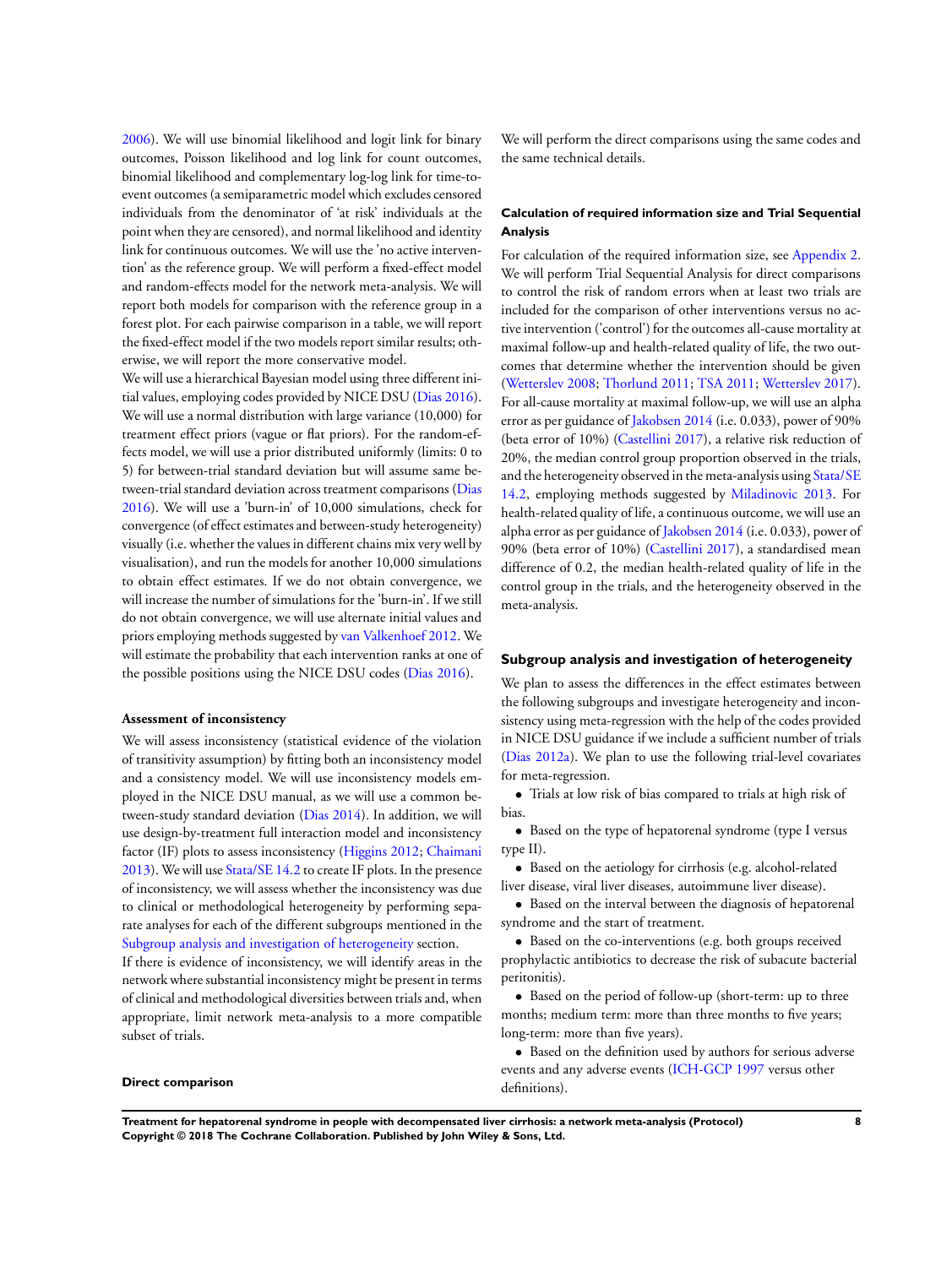We will calculate a single common interaction term when applicable [\(Dias 2012a](#page-11-0)). If the 95% Crls of the interaction term does not overlap zero, we will consider this statistically significant heterogeneity or inconsistency (depending upon the factor being used as covariate).

# **Sensitivity analysis**

If a trial reports only per-protocol analysis results, we plan to reanalyse the results using the best-worst-case scenario and worstbest-case scenario analyses as sensitivity analyses whenever possible. We will also perform a sensitivity analysis excluding the trials in which mean or standard deviation, or both were imputed and use the median standard deviation in the trials to impute missing standard deviations.

# **Presentation of results**

We will follow the PRISMA for Network Meta-Analyses while reporting [\(Hutton 2015\)](#page-11-0). We will present the effect estimates with 95% CrI for each pairwise comparison calculated from the direct comparisons and network meta-analysis. We will also present the cumulative probability of the treatment ranks (i.e. the probability that the intervention is within the top two, the probability that the intervention is within the top three, etc.) in graphs (SUCRA) [\(Salanti 2011\)](#page-11-0). We will plot the probability that each intervention was best, second best, third best, etc. for each of the different outcomes (rankograms), which are generally considered more informative ([Salanti 2011](#page-11-0); [Dias 2012b](#page-11-0)). We will also provide the CrI of the probabilities in the ranking probability tables. We will upload all the raw data and the codes used for analysis in the European Organization for Nuclear Research open source database (Zenodo) and provide a link within the review.

#### **Grading of evidence**

We will present 'Summary of findings' tables for all the primary and secondary outcomes (see [Primary outcomes](#page-2-0); [Secondary](#page-2-0) [outcomes](#page-2-0)). We will follow the approach suggested by Puhan and colleagues [\(Puhan 2014](#page-11-0)). First, we will calculate the direct and indirect effect estimates and 95% CrI using the node-splitting approach ([Dias 2010](#page-11-0)), that is calculating the direct estimate for each comparison by including only trials in which there was direct comparison of interventions and the indirect estimate for each comparison by excluding the trials in which there was direct comparison of interventions. Next, we will rate the quality of direct and indirect effect estimates using GRADE methodology, which takes into account the risk of bias, inconsistency, directness of evidence, imprecision, and publication bias ([Guyatt 2011](#page-11-0)). We will then present the estimates of the network meta-analysis and rate the quality of network meta-analysis effect estimates as the best quality of evidence between the direct and indirect estimates ([Puhan](#page-11-0)

[2014](#page-11-0)). In addition, we will present information on the absolute measures (i.e. proportion of people with the outcome in each intervention group based on the direct estimates, indirect estimates, and network meta-analysis estimates). We will also present information on the number of trials and participants as per the standard 'Summary of findings' table.

#### **Recommendations for future research**

We will also provide recommendations for future research in the population, intervention, control, outcomes, period of follow-up, and study design based on the uncertainties that we identify from the existing research.

# **A C K N O W L E D G E M E N T S**

We acknowledge the help and support of the Cochrane Hepato-Biliary Group. We would also like to thank the people listed below who provided comments to improve the protocol.

Peer reviewers: Rosa Martin-Mateos, Spain; Carlos Benitez, Brazil.

Contact Editor: Christian Gluud, Denmark.

Sign-off Editor: Christian Gluud, Denmark.

Cochrane Review Group funding acknowledgement: the Danish State is the largest single funder of the Cochrane Hepato-Biliary Group through its investment in the Copenhagen Trial Unit, Centre for Clinical Intervention Research, Rigshospitalet, Copenhagen University Hospital, Denmark.

This project was funded by the National Institute for Health Research Systematic Reviews Programme (project number 16/114/ 17) and was supported by the Complex Reviews Support Unit, also funded by the National Institute for Health Research (project number 14/178/29).

# **Department of Health disclaimer**

The views and opinions expressed herein are those of the authors and do not necessarily reflect those of the National Institute for Health Research, National Health Service (NHS), or the Department of Health.

# **Danish State and the Copenhagen Trial Unit disclaimer**

The views and opinions expressed in this review are those of the authors and do not necessarily reflect those of the Danish State or the Copenhagen Trial Unit.

**Treatment for hepatorenal syndrome in people with decompensated liver cirrhosis: a network meta-analysis (Protocol) 9 Copyright © 2018 The Cochrane Collaboration. Published by John Wiley & Sons, Ltd.**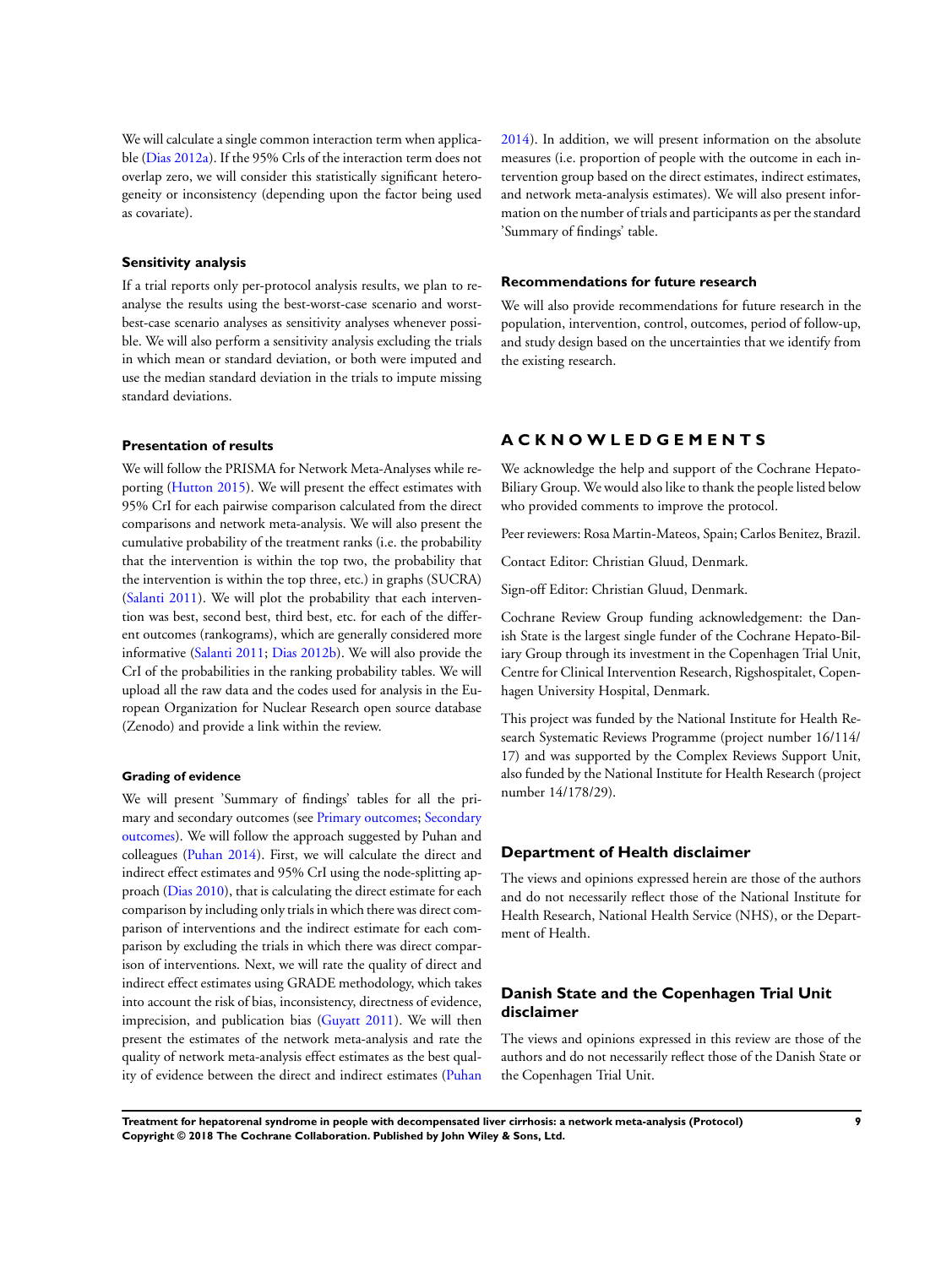# <span id="page-11-0"></span>**Additional references**

## **Acevedo 2017**

Acevedo JG, Cramp ME. Hepatorenal syndrome: update on diagnosis and therapy. *World Journal of Hepatology* 2017; **9**(6):293–9.

#### **Adam 2012**

Adam R, Karam V, Delvart V, O'Grady J, Mirza D, Klempnauer J, et al. Evolution of indications and results of liver transplantation in Europe. A report from the European Liver Transplant Registry (ELTR). *Journal of Hepatology* 2012;**57**(3):675–88.

# **Allegretti 2017**

Allegretti A, Israelsen M, Krag A, Jovani M, Goldin A, Schulman A, et al. Terlipressin versus placebo or no intervention for people with cirrhosis and hepatorenal syndrome. *Cochrane Database of Systematic Reviews* 2017, Issue 6. DOI: 10.1002/14651858.CD005162.pub4

# **Angeli 2015**

Angeli P, Gines P, Wong F, Bernardi M, Boyer TD, Gerbes A, et al. Diagnosis and management of acute kidney injury in patients with cirrhosis: revised consensus recommendations of the International Club of Ascites. *Journal of Hepatology* 2015;**62**(4):968–74.

#### **Arroyo 1996**

Arroyo V, Gines P, Gerbes AL, Dudley FJ, Gentilini P, Laffi G, et al. Definition and diagnostic criteria of refractory ascites and hepatorenal syndrome in cirrhosis. International Ascites Club. *Hepatology (Baltimore, Md.)* 1996;**23**(1): 164–76.

#### **Caironi 2009**

Caironi P, Gattinoni L. The clinical use of albumin: the point of view of a specialist in intensive care. *Trasfusione del Sangue [Blood Transfusion]* 2009;**7**(4):259–67.

## **Castellini 2017**

Castellini G, Nielsen EE, Gluud C. Comment on: "Cell therapy for heart disease: trial sequential analyses of two Cochrane reviews". Clinical Pharmacology and Therapeutics 2017; Vol. 102, issue 1:21–4.

#### **Chaimani 2012**

Chaimani A, Salanti G. Using network meta-analysis to evaluate the existence of small-study effects in a network of interventions. *Research Synthesis Methods* 2012;**3**(2): 161–76.

#### **Chaimani 2013**

Chaimani A, Higgins JP, Mavridis D, Spyridonos P, Salanti G. Graphical tools for network meta-analysis in STATA. *PLoS ONE* 2013;**8**(10):e76654.

## **de Franchis 2015**

de Franchis R, Baveno VIF. Expanding consensus in portal hypertension: report of the Baveno VI consensus workshop: stratifying risk and individualizing care for portal hypertension. *Journal of Hepatology* 2015;**63**(3):743–52.

#### **Del Re 2013**

Del Re AC, Spielmans GI, Flückiger C, Wampold BE. Efficacy of new generation antidepressants: differences seem illusory. *PLoS ONE* 2013;**8**(6):e63509.

# **Dias 2010**

Dias S, Welton NJ, Caldwell DM, Ades AE. Checking consistency in mixed treatment comparison meta-analysis. *Statistics in Medicine* 2010;**29**(7-8):932–44.

## **Dias 2012a**

Dias S, Sutton AJ, Welton NJ, Ades AE. NICE DSU technical support document 3: heterogeneity: subgroups, meta-regression, bias and bias-adjustment, September 2011 (last updated April 2012). nicedsu.org.uk/wpcontent/uploads/2016/03/TSD3-Heterogeneity.finalreport.08.05.12.pdf (accessed 17 July 2018).

#### **Dias 2012b**

Dias S, Welton NJ, Sutton AJ, Ades AE. NICE DSU technical support document 1: introduction to evidence synthesis for decision making, April 2011 (last updated April 2012). scharr.dept.shef.ac.uk/nicedsu/wp-content/uploads/ sites/7/2016/03/TSD1-Introduction.final .08.05.12.pdf (accessed 17 July 2018).

#### **Dias 2014**

Dias S, Welton NJ, Sutton AJ, Caldwell DM, Lu G, Ades AE. NICE DSU technical support document 4: inconsistency in networks of evidence based on randomised controlled trials, May 2011 (last updated April 2014). nicedsu.org.uk/wp-content/uploads/2016/03/TSD4- Inconsistency.final .15April2014.pdf (accessed 17 July 2018).

## **Dias 2016**

Dias S, Welton NJ, Sutton AJ, Ades AE. NICE DSU technical support document 2: a generalised linear modelling framework for pairwise and network meta-analysis of randomised controlled trials, August 2011 (last updated September 2016). www.ncbi.nlm.nih.gov/pubmedhealth/ PMH0088912/pdf/PubMedHealth PMH0088912.pdf (accessed 17 July 2018).

## **Dong 2016**

Dong T, Aronsohn A, Gautham Reddy K, Te HS. Rifaximin decreases the incidence and severity of acute kidney injury and hepatorenal syndrome in cirrhosis. *Digestive Diseases and Sciences* 2016;**61**(12):3621–6.

#### **EASL 2016**

European Association for the Study of the Liver. EASL Clinical Practice Guidelines: liver transplantation. *Journal of Hepatology* 2016;**64**(2):433–85.

# **EASL 2018**

European Association for the Study of the Liver. EASL Clinical Practice Guidelines for the management of patients with decompensated cirrhosis. Journal of Hepatology 2018 Apr 10 Epub ahead of print]. DOI: 10.1016/ j.jhep.2018.03.024

**Treatment for hepatorenal syndrome in people with decompensated liver cirrhosis: a network meta-analysis (Protocol) 10 Copyright © 2018 The Cochrane Collaboration. Published by John Wiley & Sons, Ltd.**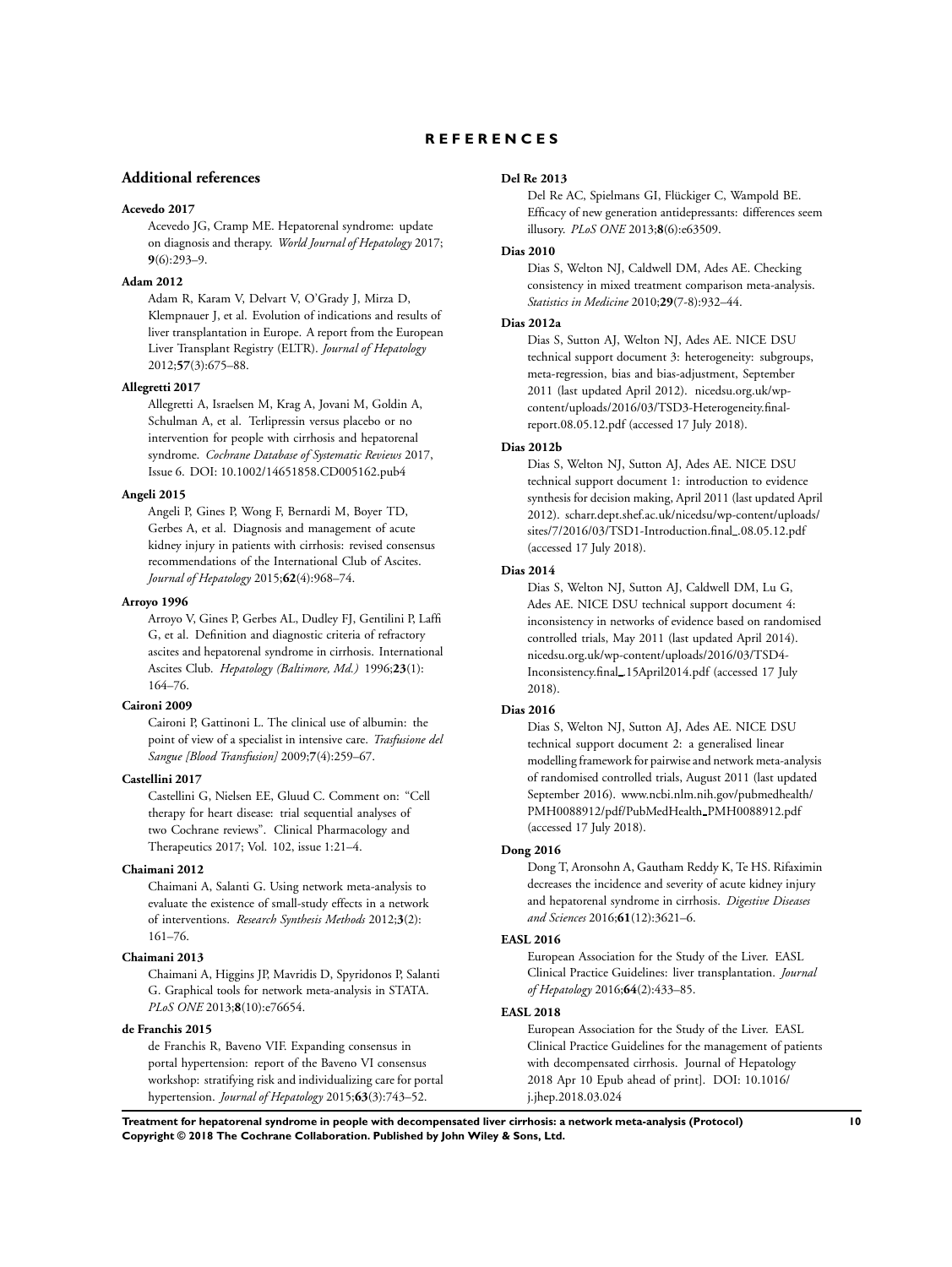## **EuroQol 2018**

EuroQol. EQ-5D Instruments | About EQ-5D, 2018. euroqol.org/eq-5d-instruments/ (accessed 17 July 2018).

#### **Fleming 2008**

Fleming KM, Aithal GP, Solaymani-Dodaran M, Card TR, West J. Incidence and prevalence of cirrhosis in the United Kingdom, 1992-2001: a general population-based study. *Journal of Hepatology* 2008;**49**(5):732–8.

## **Gines 2009**

Gines P, Schrier RW. Renal failure in cirrhosis. *New England Journal of Medicine* 2009;**361**(13):1279–90.

### **Gluud 2018**

Gluud C, Nikolova D, Klingenberg SL. Cochrane Hepato-Biliary Group. About The Cochrane Collaboration 2018, Issue 3. Art. No.: LIVER.

## **Gurusamy 2018**

Gurusamy K, Walmsley M, Davidson BR, Frier C, Fuller B, Madden A, et al. Top research priorities in liver and gallbladder disorders in the United Kingdom. Article under review.

# **Guyatt 2011**

Guyatt G, Oxman AD, Akl EA, Kunz R, Vist G, Brozek J, et al. GRADE guidelines: 1. Introduction - GRADE evidence profiles and summary of findings tables. *Journal of Clinical Epidemiology* 2011;**64**(4):383–94.

#### **Higgins 2011**

Higgins JPT, Green S (editors). Cochrane Handbook for Systematic Reviews of Interventions Version 5.1.0 (updated March 2011). The Cochrane Collaboration, 2011. Available from handbook.cochrane.org.

# **Higgins 2012**

Higgins JPT, Jackson D, Barrett JK, Lu G, Ades AE, White IR. Consistency and inconsistency in network metaanalysis: concepts and models for multi-arm studies. *Research Synthesis Methods* 2012;**3**(2):98–110.

#### **Hinojosa-Azaola 2014**

Hinojosa-Azaola A, Salas Nolasco OI, Gonzalez Garay AG, Chavez-Tapia NC, Solis Galicia C. Transjugular intrahepatic portosystemic shunts for hepatorenal syndrome. *Cochrane Database of Systematic Reviews* 2014, Issue 3. DOI: 10.1002/14651858.CD011039

#### **Hutton 2015**

Hutton B, Salanti G, Caldwell DM, Chaimani A, Schmid CH, Cameron C, et al. The PRISMA extension statement for reporting of systematic reviews incorporating network meta-analyses of health care interventions: checklist and explanations. *Annals of Internal Medicine* 2015;**162**(11): 777–84.

# **ICH-GCP 1997**

International Conference on Harmonisation Expert Working Group. *International Conference on Harmonisation of Technical Requirements for Registration of Pharmaceuticals for Human Use. ICH Harmonised Tripartite Guideline. Guideline for Good Clinical Practice CFR & ICH Guidelines*. Vol. **1**, Philadelphia (PA): Barnett International/PAREXEL, 1997.

#### **Israelsen 2017**

Israelsen M, Krag A, Allegretti AS, Jovani M, Goldin AH, Winter R W, et al. Terlipressin versus other vasoactive drugs for hepatorenal syndrome. *Cochrane Database of Systematic Reviews* 2017, Issue 9. DOI: 10.1002/ 14651858.CD011532.pub2

#### **Jakobsen 2014**

Jakobsen JC, Wetterslev J, Winkel P, Lange T, Gluud C. Thresholds for statistical and clinical significance in systematic reviews with meta-analytic methods. *BMC Medical Research Methodology* 2014;**14**(1):120.

# **Kjaergard 2001**

Kjaergard LL, Villumsen J, Gluud C. Reported methodologic quality and discrepancies between large and small randomized trials in meta-analyses. *Annals of Internal Medicine* 2001;**135**(11):982–9.

## **Lu 2006**

Lu G, Ades AE. Assessing evidence inconsistency in mixed treatment comparisons. *Journal of the American Statistical Association* 2006;**101**(474):447–59.

### **Lundh 2017**

Lundh A, Sismondo S, Lexchin J, Busuioc OA, Bero L. Industry sponsorship and research outcome. *Cochrane Database of Systematic Reviews* 2017, Issue 2. DOI: 10.1002/14651858.MR000033.pub3

#### **McPherson 2016**

McPherson S, Lucey MR, Moriarty KJ. Decompensated alcohol related liver disease: acute management. *BMJ (Clinical Research Ed.)* 2016;**352**:i124.

## **Merion 2010**

Merion RM. Current status and future of liver transplantation. *Seminars in Liver Disease* 2010;**30**(4): 411–21.

#### **Miladinovic 2013**

Miladinovic J, Hozo I, Djulbegovic B. Trial sequential boundaries for cumulative meta-analyses. *Stata Journal* 2013;**13**(1):77–91.

#### **Mills 2012**

Mills EJ, Ioannidis JP, Thorlund K, Schunemann HJ, Puhan MA, Guyatt GH. How to use an article reporting a multiple treatment comparison meta-analysis. *JAMA* 2012; **308**(12):1246–53.

#### **Moher 1998**

Moher D, Pham B, Jones A, Cook DJ, Jadad AR, Moher M, et al. Does quality of reports of randomised trials affect estimates of intervention efficacy reported in meta-analyses? . *Lancet* 1998;**352**(9128):609–13.

#### **Mokdad 2014**

Mokdad AA, Lopez AD, Shahraz S, Lozano R, Mokdad AH, Stanaway J, et al. Liver cirrhosis mortality in 187 countries between 1980 and 2010: a systematic analysis. *BMC Medicine* 2014;**12**:145.

## **NCBI 2018**

NCBI. Liver cirrhosis. www.ncbi.nlm.nih.gov/mesh/ 68008103 (accessed 17 July 2018).

**Treatment for hepatorenal syndrome in people with decompensated liver cirrhosis: a network meta-analysis (Protocol) 11 Copyright © 2018 The Cochrane Collaboration. Published by John Wiley & Sons, Ltd.**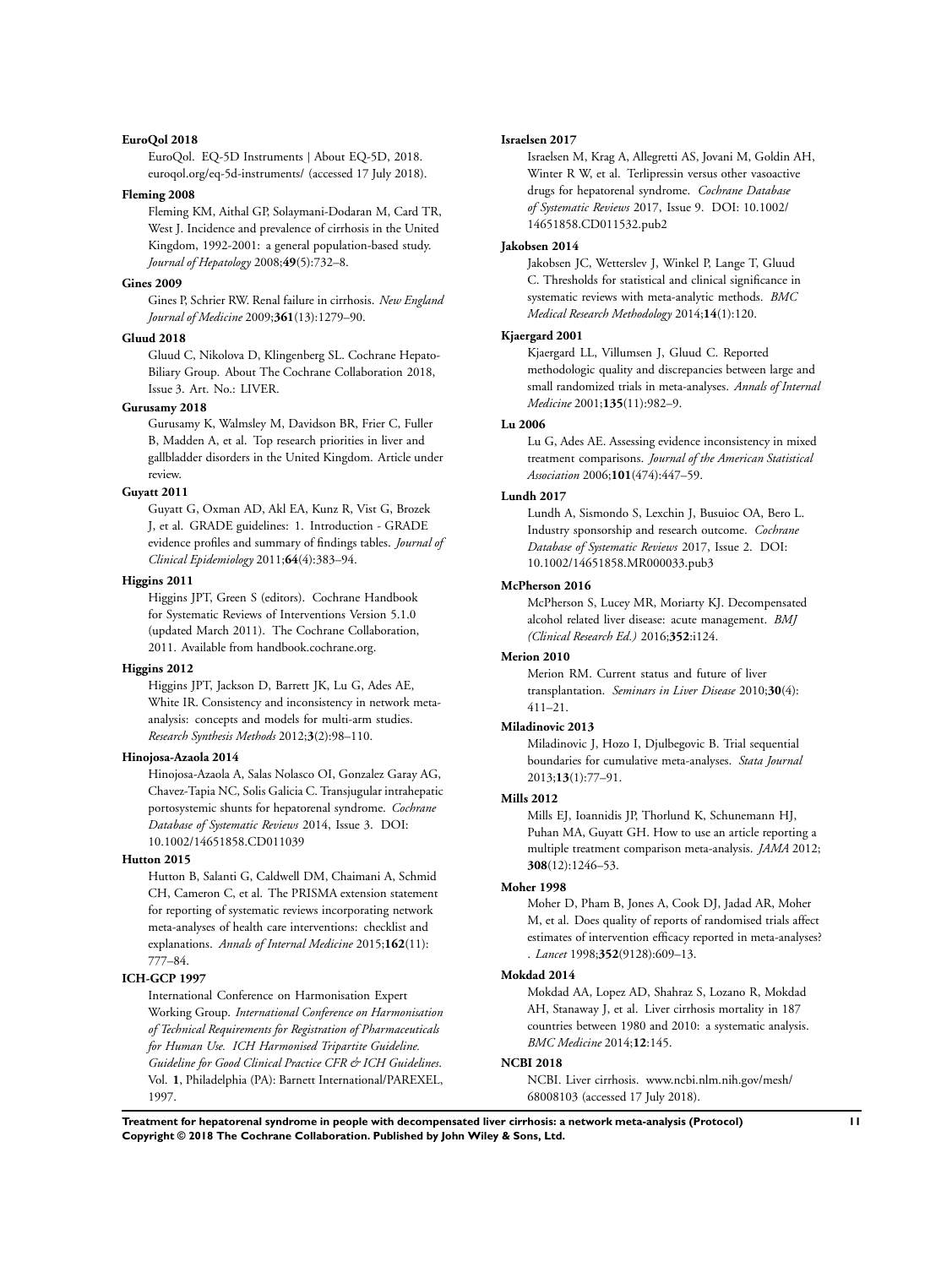#### **Newell 1992**

Newell DJ. Intention-to-treat analysis: implications for quantitative and qualitative research. *International Journal of Epidemiology* 1992;**21**(5):837–41.

# **OpenBUGS 3.2.3 [Computer program]**

Members of OpenBUGS Project Managemnt Group. OpenBUGS. Version 3.2.3. Members of OpenBUGS Project Managemnt Group, 15 March 2014.

# **Optum 2018**

Optum. Patient-reported Outcomes | What We Do | SF Health Surveys | SF-36v2 Health Survey, 2018. campaign.optum.com/optum-outcomes/what-we-do/ health-surveys/sf-36v2-health-survey.html (accessed 14 April 2018).

#### **Puhan 2014**

Puhan MA, Schünemann HJ, Murad MH, Li T, Brignardello-Petersen R, Singh JA, et al. A GRADE Working Group approach for rating the quality of treatment effect estimates from network meta-analysis. *BMJ (Clinical Research Ed.)* 2014;**349**:g5630.

## **Ratib 2015**

Ratib S, Fleming KM, Crooks CJ, Walker AJ, West J. Causes of death in people with liver cirrhosis in England compared with the general population: a population-based cohort study. *American Journal of Gastroenterology* 2015; **110**(8):1149–58.

#### **Read 1972**

Read AE. Clinical physiology of the liver. *British Journal of Anaesthesia* 1972;**44**(9):910–7.

#### **Rice 2017**

Rice JB, White AG, Galebach P, Korenblat KM, Wagh A, Lovelace B, et al. The burden of hepatorenal syndrome among commercially insured and Medicare patients in the United States. *Current Medical Research and Opinion* 2017; **33**(8):1473–80.

# **Royle 2003**

Royle P, Milne R. Literature searching for randomized controlled trials used in Cochrane reviews: rapid versus exhaustive searches. *International Journal of Technology Assessment in Health Care* 2003;**19**(4):591–603.

#### **Salanti 2011**

Salanti G, Ades AE, Ioannidis JP. Graphical methods and numerical summaries for presenting results from multipletreatment meta-analysis: an overview and tutorial. *Journal of Clinical Epidemiology* 2011;**64**(2):163–71.

## **Salanti 2012**

Salanti G. Indirect and mixed-treatment comparison, network, or multiple-treatments meta-analysis: many names, many benefits, many concerns for the next generation evidence synthesis tool. *Research Synthesis Methods* 2012;**3**(2):80–97.

#### **Savovi 2012a**

Savovic J, Jones HE, Altman DG, Harris RJ, Jüni P, Pildal J, et al. Influence of reported study design characteristics on intervention effect estimates from randomized controlled trials: combined analysis of meta-epidemiological studies. *Health Technology Assessment* 2012;**16**(35):1–82.

#### **Savovi 2012b**

Savović J, Jones HE, Altman DG, Harris RJ, Jüni P, Pildal J, et al. Influence of reported study design characteristics on intervention effect estimates from randomized controlled trials. *Annals of Internal Medicine* 2012;**157**(6):429–38.

#### **Savovi 2018**

Savović J, Turner RM, Mawdsley D, Jones HE, Beynon R, Higgins JPT, et al. Association between risk-of-bias assessments and results of randomized trials in Cochrane Reviews: The ROBES Meta-Epidemiologic Study. *American Journal of Epidemiology* 2018;**187**(5):1113–22.

#### **Scaglione 2015**

Scaglione S, Kliethermes S, Cao G, Shoham D, Durazo R, Luke A, et al. The epidemiology of cirrhosis in the United States: a population-based study. *Journal of Clinical Gastroenterology* 2015;**49**(8):690–6.

#### **Schulz 1995**

Schulz KF, Chalmers I, Hayes RJ, Altman DG. Empirical evidence of bias. Dimensions of methodological quality associated with estimates of treatment effects in controlled trials. *JAMA* 1995;**273**(5):408–12.

#### **Setiawan 2016**

Setiawan VW, Stram DO, Porcel J, Lu SC, Le Marchand L, Noureddin M. Prevalence of chronic liver disease and cirrhosis by underlying cause in understudied ethnic groups: the multiethnic cohort. *Hepatology (Baltimore, Md.)* 2016; **64**(6):1969–77.

#### **Severini 1993**

Severini TA. Bayesian interval estimates which are also confidence intervals. *Journal of the Royal Statistical Society. Series B (Methodological)* 1993;**55**(2):533–40.

## **Stata/SE 14.2 [Computer program]**

StataCorp LLC. Stata/SE. https://www.stata.com/. Version 14.2. Texas, USA: StataCorp LLC, 2015.

#### **Thorlund 2011**

Thorlund K, Engstrøm J, Wetterslev J, Brok J, Imberger G, Gluud C. User manual for Trial Sequential Analysis (TSA). ctu.dk/tsa/files/tsa manual.pdf 2011 (accessed 17 July 2018).

#### **Thorlund 2012**

Thorlund K, Mills EJ. Sample size and power considerations in network meta-analysis. *Systematic Reviews* 2012;**1**:41.

#### **TSA 2011 [Computer program]**

Copenhagen Trial Unit. TSA - Trial Sequential Analysis. Version 0.9.5.10 Beta. Copenhagen: Copenhagen Trial Unit, 2011.

# **Tsochatzis 2014**

Tsochatzis EA, Bosch J, Burroughs AK. Liver cirrhosis. *Lancet* 2014;**383**(9930):1749–61.

**Treatment for hepatorenal syndrome in people with decompensated liver cirrhosis: a network meta-analysis (Protocol) 12 Copyright © 2018 The Cochrane Collaboration. Published by John Wiley & Sons, Ltd.**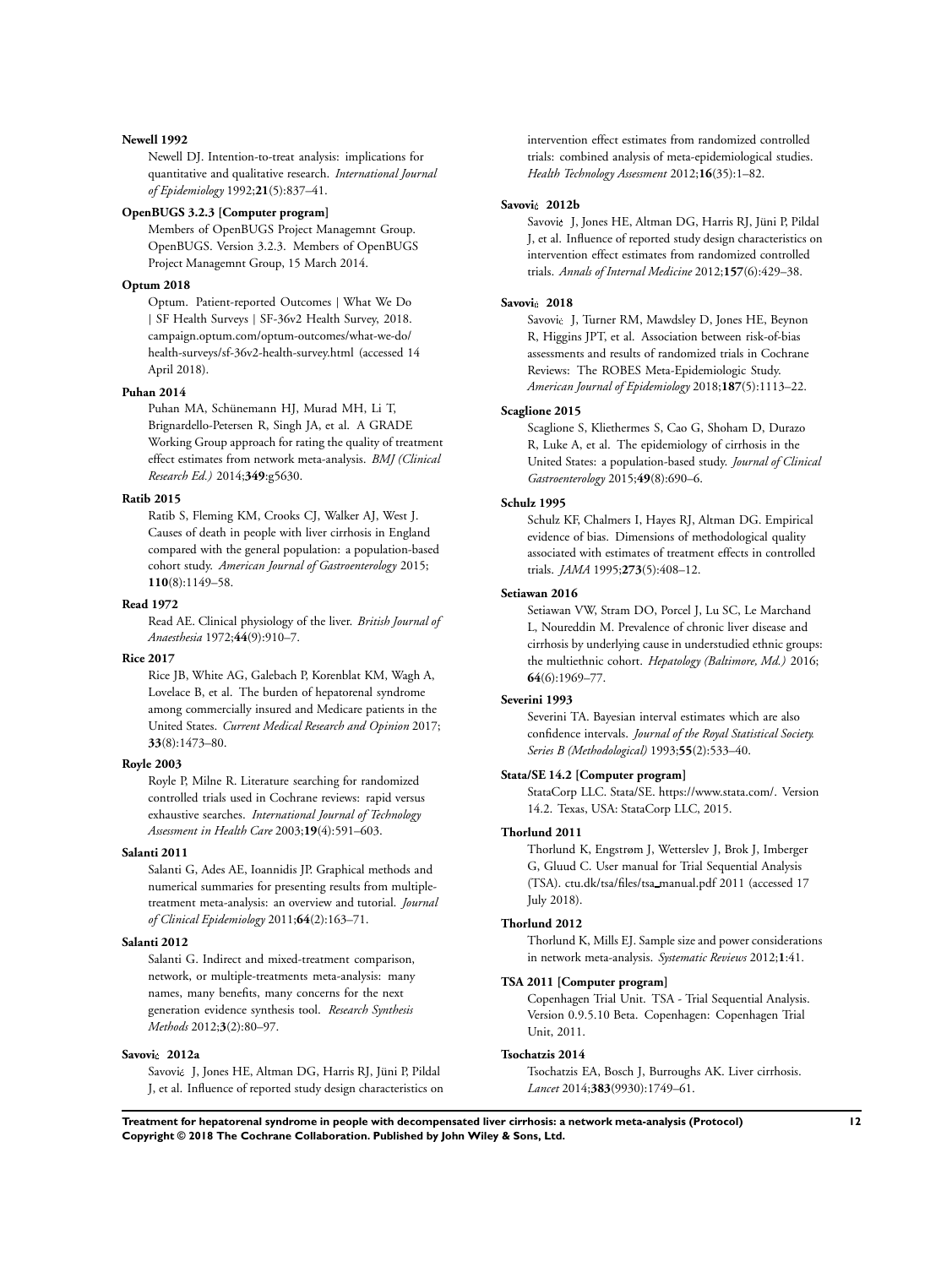#### <span id="page-14-0"></span>**Turner 2012**

Turner RM, Davey J, Clarke MJ, Thompson SG, Higgins JP. Predicting the extent of heterogeneity in meta-analysis, using empirical data from the Cochrane Database of Systematic Reviews. *International Journal of Epidemiology* 2012;**41**(3):818–27.

## **van Valkenhoef 2012**

van Valkenhoef G, Lu G, de Brock B, Hillege H, Ades AE, Welton NJ. Automating network meta-analysis. *Research Synthesis Methods* 2012;**3**(4):285–99.

# **Wetterslev 2008**

Wetterslev J, Thorlund K, Brok J, Gluud C. Trial sequential analysis may establish when firm evidence is reached in cumulative meta-analysis. *Journal of Clinical Epidemiology* 2008;**61**(1):64–75.

#### **Wetterslev 2017**

Wetterslev J, Jakobsen JC, Gluud C. Trial Sequential Analysis in systematic reviews with meta-analysis. *BMC Medical Research Methodology* 2017;**17**(1):39.

#### **Williams 2014**

Williams R, Aspinall R, Bellis M, Camps-Walsh G, Cramp M, Dhawan A, et al. Addressing liver disease in the UK: a blueprint for attaining excellence in health care and reducing premature mortality from lifestyle issues of excess consumption of alcohol, obesity, and viral hepatitis. *Lancet* 2014;**384**(9958):1953–97.

# **Wong 2011**

Wong F, Nadim MK, Kellum JA, Salerno F, Bellomo R, Gerbes A, et al. Working party proposal for a revised classification system of renal dysfunction in patients with cirrhosis. *Gut* 2011;**60**(5):702–9.

#### **Wood 2008**

Wood L, Egger M, Gluud LL, Schulz KF, Juni P, Altman DG, et al. Empirical evidence of bias in treatment effect estimates in controlled trials with different interventions and outcomes: meta-epidemiological study. *BMJ (Clinical Research Ed.)* 2008;**336**(7644):601–5.

∗ *Indicates the major publication for the study*

# **A D D I T I O N A L T A B L E S**

**Table 1. Criteria for diagnosis of hepatorenal syndrome**

• Diagnosis of cirrhosis and ascites

• Diagnosis of acute kidney injury (AKI) according to International Club of Ascites AKI criteria (ICA-AKI) criteria\*

• No response after two consecutive days of diuretic withdrawal and plasma volume expansion with albumin 1 g per kg of body weight

• Absence of shock

• No current or recent use of nephrotoxic drugs (non-steroidal anti-inflammatory drugs (NSAIDs), aminoglycosides, iodinated contrast media, etc.)

• No macroscopic signs of structural kidney injury, defined as: absence of proteinuria (> 500 mg/day), absence of microhaematuria (> 50 red blood cells per high-power field), and normal findings on renal ultrasonography. Individuals who fulfil these criteria may still have structural damage such as tubular damage. Urine biomarkers will become an important element in making a more accurate differential diagnosis between hepatorenal syndrome and acute tubular necrosis.

**\***Increase in serum creatinine ≥ 0.3 mg/dL (≥ 26.5 µmol/L) within 48 hours or ≥ 50% increase in serum creatinine from baseline which is known or presumed to have occurred within the previous seven days.

**Source:** [Angeli 2015](#page-11-0)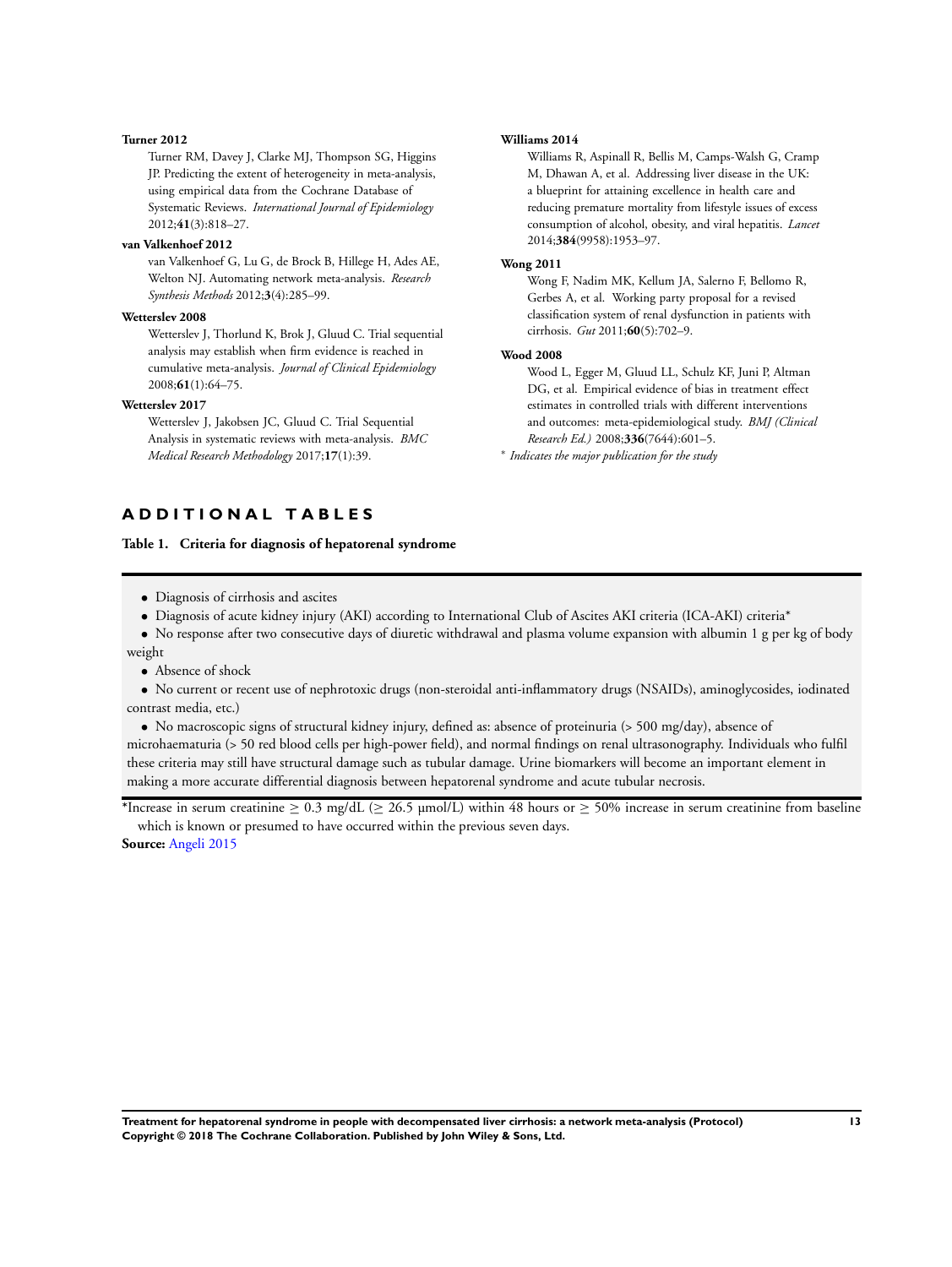# <span id="page-15-0"></span>**A P P E N D I C E S**

# **Appendix 1. Search strategies**

| Database                                                                                | Time span                      | Search strategy                                                                                                                                                                                                                                                                                                                                                                                                                        |
|-----------------------------------------------------------------------------------------|--------------------------------|----------------------------------------------------------------------------------------------------------------------------------------------------------------------------------------------------------------------------------------------------------------------------------------------------------------------------------------------------------------------------------------------------------------------------------------|
| Central Register of Controlled Trials Latest issue<br>(CENTRAL) in the Cochrane Library |                                | #1 MeSH descriptor: [Hepatorenal Syn-<br>drome] explode all trees<br>#2 hepatorenal syndrom*<br>#3 #1 or #2                                                                                                                                                                                                                                                                                                                            |
| <b>MEDLINE</b> Ovid                                                                     | January 1947 to date of search | 1. exp Hepatorenal Syndrome/<br>2. hepatorenal syndrom*.ti,ab.<br>3. 1 or 2<br>4. randomized controlled trial.pt.<br>5. controlled clinical trial.pt.<br>6. randomized.ab.<br>7. placebo.ab.<br>8. drug therapy.fs.<br>9. randomly.ab.<br>10. trial.ab.<br>11. groups.ab.<br>12. 4 or 5 or 6 or 7 or 8 or 9 or 10 or 11<br>13. exp animals/ not humans.sh.<br>14.12 not 13<br>15. 3 and 14                                             |
| Embase Ovid                                                                             | January 1974 to date of search | 1. exp hepatorenal syndrome/<br>2. hepatorenal syndrom*.ti,ab.<br>3. 1 or 2<br>4. exp crossover-procedure/ or exp double-<br>blind procedure/ or exp randomized con-<br>trolled trial/ or single-blind procedure/<br>5. (((((random* or factorial* or crossover*<br>or cross over* or cross-over* or placebo* or<br>double*) adj blind*) or single*) adj blind*)<br>or assign* or allocat* or volunteer*).af<br>6.4 or 5<br>7. 3 and 6 |
| Science Citation Index Expanded (Web of January 1945 to date of search<br>Science)      |                                | #1 TS= (hepatorenal syndrom*)<br>#2 TS=(random* OR rct* OR crossover<br>OR masked OR blind* OR placebo* OR<br>meta-analysis OR systematic review* OR<br>meta-analys*)<br>#3 #1 AND #2                                                                                                                                                                                                                                                  |

**Treatment for hepatorenal syndrome in people with decompensated liver cirrhosis: a network meta-analysis (Protocol) 14 Copyright © 2018 The Cochrane Collaboration. Published by John Wiley & Sons, Ltd.**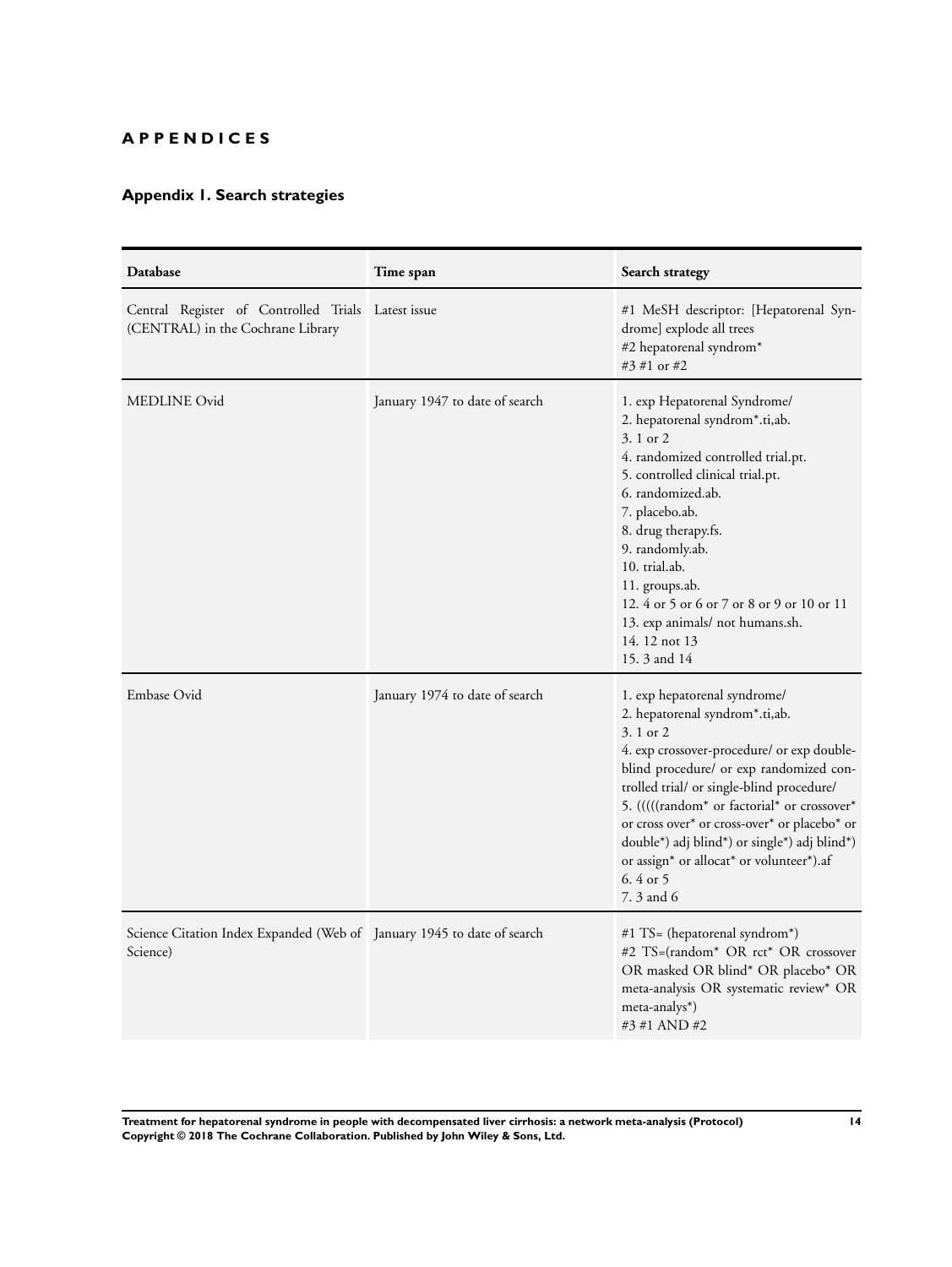<span id="page-16-0"></span>(*Continued)*

| Clinical Trials Registry Platform (stage<br>apps.who.int/trialsearch/Default.aspx)                           | World Health Organization International Date of search to be provided at the review Condition: hepatorenal syndrome |                                                                                                                  |
|--------------------------------------------------------------------------------------------------------------|---------------------------------------------------------------------------------------------------------------------|------------------------------------------------------------------------------------------------------------------|
| Clinical Trials.gov                                                                                          | stage                                                                                                               | Date of search to be provided at the review Interventional Studies   Hepatorenal Syn-<br>drome   Phase $2, 3, 4$ |
| Medicines<br>European<br>(www.ema.europa.eu/ema/) and US Food stage<br>and Drug Administration (www.fda.gov) | Agency Date of search to be provided at the review Hepatorenal syndrome                                             |                                                                                                                  |

# **Appendix 2. Sample size calculation**

Approximately 30% to 60% of people with hepatorenal syndrome die within a year ([Israelsen 2017\)](#page-11-0). The required information size based on a control group proportion of 40%, a relative risk reduction of 20% in the experimental group, type I error of 5%, and type II error of 20% is 1128 participants. Network analyses are more prone to risk of random errors than direct comparisons ([Del Re](#page-11-0) [2013](#page-11-0)). Accordingly, a greater sample size is required in indirect comparisons than in direct comparisons ([Thorlund 2012](#page-11-0)). The power and precision in indirect comparisons depend upon various factors, such as the number of participants included for each comparison and the heterogeneity between the trials ([Thorlund 2012](#page-11-0)). If there is no heterogeneity across the trials, the sample size in indirect comparisons would be equivalent to the sample size in direct comparisons. The effective indirect sample size can be calculated using the number of participants included in each direct comparison ([Thorlund 2012](#page-11-0)). For example, a sample size of 2500 participants in the direct comparison A versus C ( $n_{AC}$ ) and a sample size of 7500 participants in the direct comparison B versus C ( $n_{BC}$ ) results in an effective indirect sample size of 1876 participants. However, in the presence of heterogeneity within the comparisons, the required sample size is higher. In the above scenario, for an I<sup>2</sup> statistic for each of the comparisons A versus C (I<sub>AC</sub><sup>2</sup>) and B versus C (I<sub>BC</sub><sup>2</sup>) of 25%, the effective indirect sample size is 1407 participants. For an  $I^2$  statistic for each of the comparisons A versus C and B versus C of 50%, the effective indirect sample size is 938 participants ([Thorlund 2012](#page-11-0)). If there are only three groups, and the sample size in the trials is more than the required information size, we will calculate the effective indirect sample size using the following generic formula [\(Thorlund 2012](#page-11-0)):

 $(n_{AC} x (1 - I_{AC}^2)) x (n_{BC} x (1 - I_{BC}^2)) / (n_{AC} x (1 - I_{AC}^2)) + (n_{BC} x (1 - I_{BC}^2)).$ 

Currently, there is no method to calculate the effective indirect sample size for a network analysis involving more than three intervention groups.

# **C O N T R I B U T I O N S O F A U T H O R S**

Conceiving the protocol: KG, LB.

Designing the protocol: KG, LB.

Co-ordinating the protocol: KG.

Designing search strategies: KG.

Writing the protocol: LB, KG.

Providing general advice on the protocol: SF, AS, NH, ET.

Securing funding for the protocol: KG.

Performing previous work that was the foundation of the current study: not applicable.